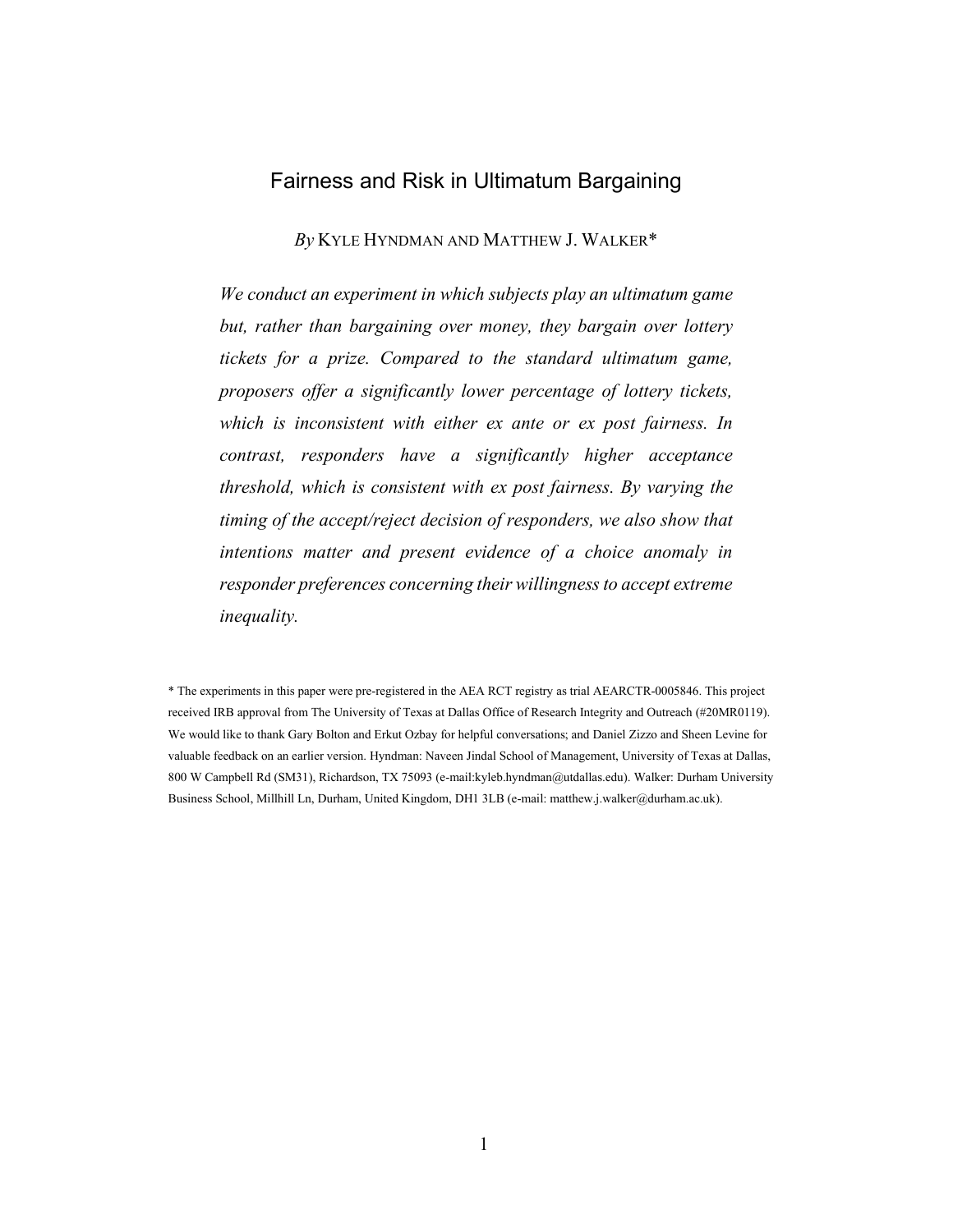We are concerned with how risk affects behavior in an ultimatum bargaining environment. Prior theoretical work on fairness preferences (Krawczyk, 2011; Andreozzi et al., 2013; Saito, 2015; Chassang and Zehnder, 2016) considers two approaches to the evaluation of outcomes when there is uncertainty about the final distribution of payoffs: *ex ante fairness* and *ex post fairness*. That is, given a known lottery over outcomes, agents either evaluate the fairness of ex ante expected payoffs, or they evaluate the fairness of ex post outcomes by expected utility maximization. Distributional models of social preferences (e.g., Fehr and Schmidt, 1999; Bolton and Ockenfels, 2000; Andreoni and Miller, 2002; Charness and Rabin, 2002) implicitly assume expected utility maximization when extended to lotteries over outcomes, in which case these models violate the independence axiom (Fudenberg and Levine, 2012). Empirical evidence suggests that both types of fairness concerns affect behavior. Several papers demonstrate the importance of ex ante (or procedural) fairness in decision-making (e.g. Bolton et al., 2005; Kircher et al., 2009; Cappelen et al., 2013; Bartling et al., 2014; López-Vargas, 2015). Trautmann and van de Kuilen (2016) provide evidence from a risky choice task that ex post (or distributive) fairness cannot be dismissed. Krawcyck and Le Lec (2010) and Brock et al. (2013) observe that a mix of procedural and distributive concerns best explain data from probabilistic dictator games. [1](#page-1-0)

In this study, we experimentally investigate how fairness ideas impact bargaining when there is risk – and the allocation of risk is endogenous – as well as how the timing of the resolution of uncertainty influences behavior. [2](#page-1-1) We used a within-

<span id="page-1-0"></span> $<sup>1</sup>$  A related strand of literature considers the relationship between relative social position and risk preferences (e.g. Vendrik</sup> and Woltjer, 2007; Hill and Buss, 2010; Rohde and Rohde, 2011; Lahno and Serra-Garcia, 2015; Linde and Sonnemans, 2012; Freidl et al., 2014). Freundt and Lange (2014) provide experimental evidence from a dictator game that giving declines when recipients are believed to be non-risk-averse.

<span id="page-1-1"></span> $^2$  An early experimental bargaining study involving uncertainty is Shogren (1992). He found no substantive difference in bargaining behaviour over ex ante lotteries for a fixed reward versus ex post rewards given a fixed probabilistic schedule and strong evidence to support normative appeal of the equal split. There are several design aspects of Shogren's study that make his findings difficult to compare with ours. First, bargaining is face-to-face rather than anonymous. Second, one party has an advantageous (if inefficient) outside option. Third, the size of the pie is endogenously determined by the negotiation process.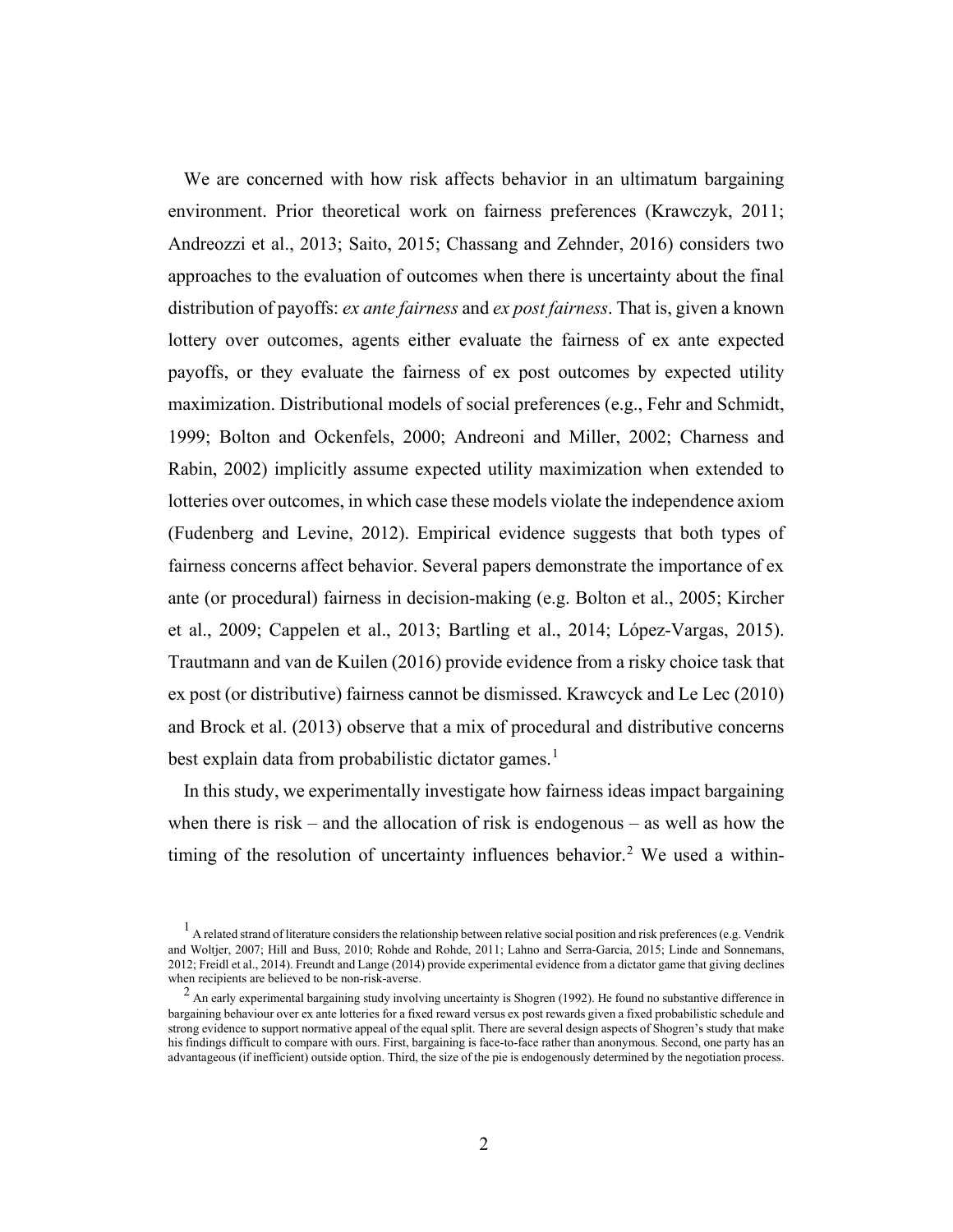subjects design, which enables us to observe how fairness preferences differ between a standard ultimatum game and a risky ultimatum game in which bargaining is over the distribution of lottery tickets for a mutually exclusive prize. We also varied between-subjects whether the uncertainty was resolved before or after the responder made his/her acceptance decision. The experiments, hypotheses and analysis plan were pre-registered in the AEA RCT registry (AEARCTR-0005846).

The ultimatum game has served as a natural environment for studying fairness considerations in the experimental literature. The risky variant can be thought of as a stylized representation of the uncertainties inherent in real-world bargaining settings. Many negotiations involve uncertainties that have yet to be resolved at the contracting stage, and the allocation of risk is often at the heart of these negotiations. Examples include risk-sharing in contingent contracts (Bazerman and Gillespie, 1999), cost overruns in procurement (Bajari et al., 2014), demand uncertainty in labor negotiations (Riedl and van Winden, 2012), wholesale price contracts in supplier-retailer relationships in which inventory risk is allocated exclusively to one party, or more complicated supply-chain contracts in which the risk is shared between the parties (Cachon, 2004).

We find clear evidence of a mismatch between proposer beliefs (as inferred from their offers) and responder fairness preferences. Compared to the standard ultimatum game, proposers offer a significantly lower percentage of lottery tickets, which is inconsistent with either ex ante or ex post fairness. In contrast, responders have a significantly higher acceptance threshold, which is consistent with a preference for ex post fairness.

Individuals are heterogeneous in the importance attached to different fairness motives. For between 40 and 60% of responders, behavior is best explained by ex post fairness. This lends support to the plurality of fairness views found in related experiments involving uncertainty among stakeholders (Cappelen et al., 2007;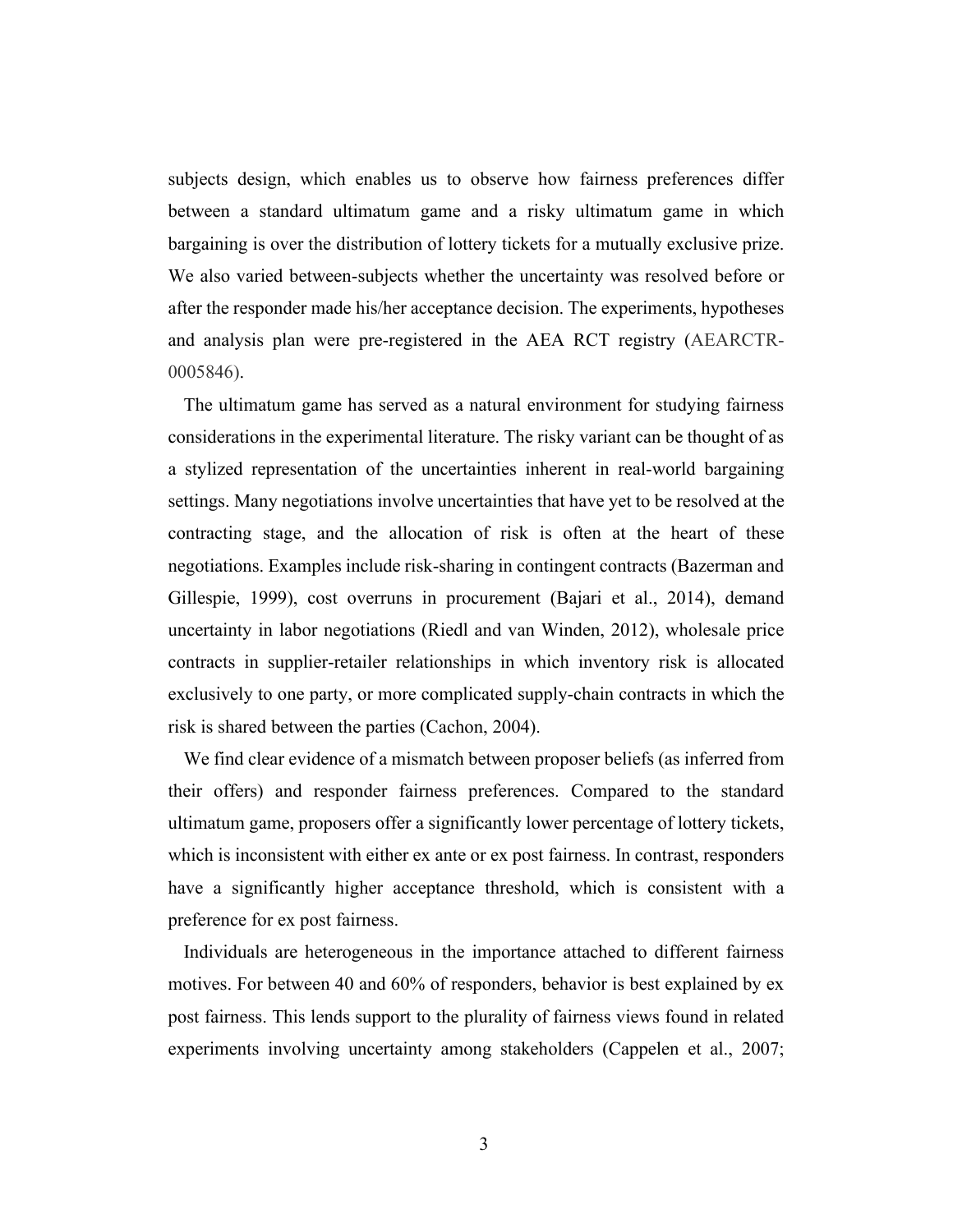Brock et al., 2013) and impartial spectators (Cettolin and Riedl, 2017). Unlike these studies, uncertainty is not exogenous in our design.<sup>[3](#page-3-0)</sup> Instead, in the risky ultimatum game, proposers determined their own chance of winning conditional on their beliefs about fairness. The resulting mismatch between preferences and beliefs led to a greater likelihood of disagreement.

Several previous experimental studies of standard ultimatum game observe that responders are more willing to accept inequality if the proposer's actions are perceived as kind (Blount, 1995; Charness and Rabin, 2002; Offerman, 2002; Falk et al., 2003; Charness, 2004; Falk et al., 2008). We find some evidence that intentions matter for responder behavior after the resolution of uncertainty, although the strength of this evidence depends on whether the direct response or strategy method was used to implement responder acceptance decisions.

Our study also contributes to recent literature assessing the dynamic inconsistency of fairness preferences (Trautmann and Wakker, 2010; Andreoni et al., 2016; Trautmann and van de Kuilen, 2016). We uncover evidence of a choice anomaly in responders' acceptance decisions. Specifically, responders are more likely to accept a zero payoff allocation after the resolution of uncertainty in the risky ultimatum game, than they are to accept a zero payoff allocation in the standard ultimatum game or a lottery ticket allocation that guarantees a zero payoff in the risky ultimatum game.

This anomaly is observed both between- and within-subjects and implies that uncertainty creates a "veneer of absolved responsibility" such that people are more willing to accept inequality than they might otherwise let on. Andreoni and Bernheim (2009) observe that individuals like to be perceived as fair, demonstrated by a lowering of dictator game offers when their source is obscured by nature.

<span id="page-3-0"></span> $3$  See Cappelen et al. (2013) and Cettolin and Tausch (2015) for examples of studies in which risk exposure is a choice and its implications for ex post income redistribution.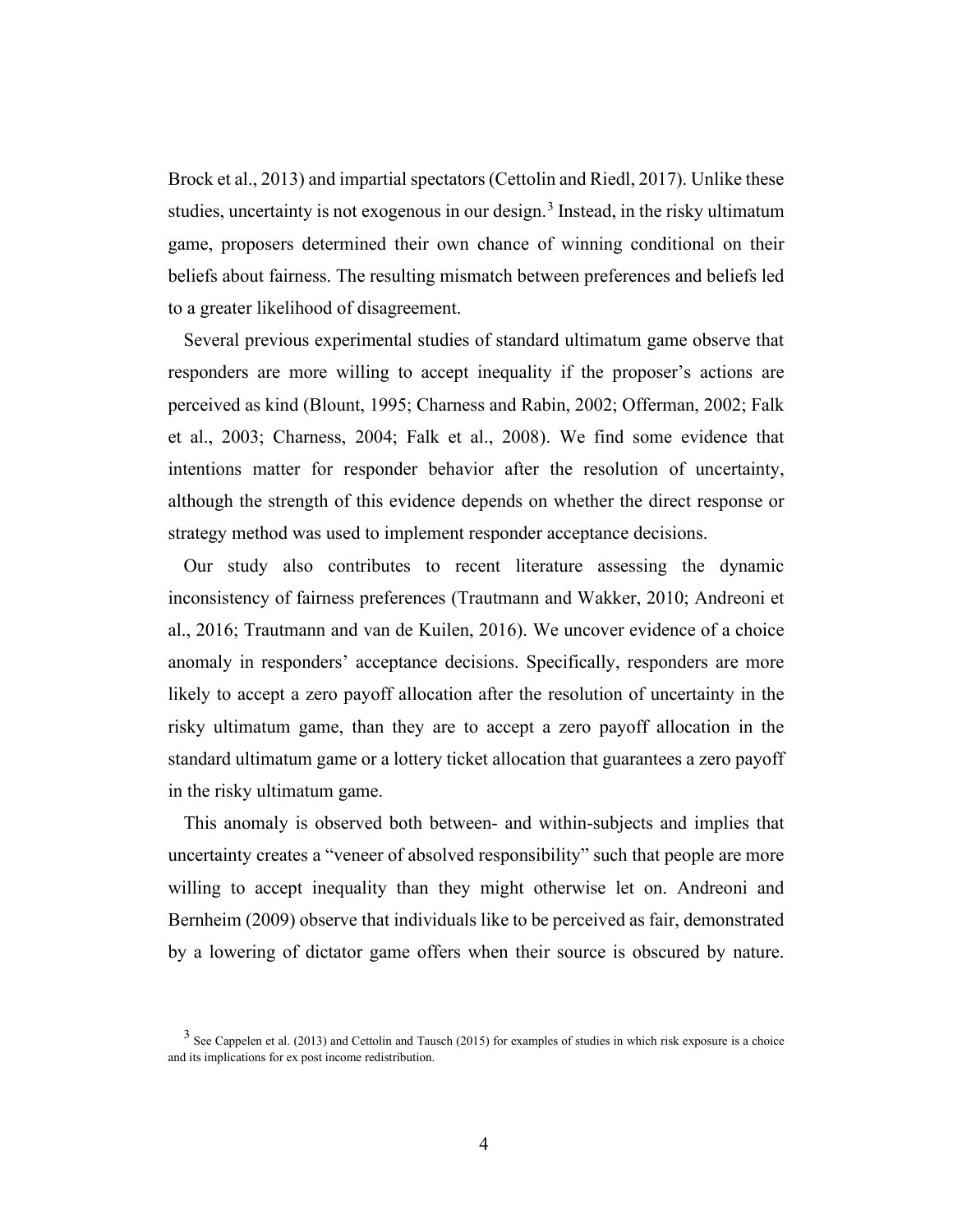Bartling and Fischbacher (2012) find that subjects can at least partially absolve themselves of responsibility by delegating allocation decisions to a random device. Our results suggest that, in an ultimatum bargaining environment involving uncertainty, responders perceive less need to demonstrate their aversion to inequality ex post and/or view ex post rejection as a weaker signal of their fairness preferences.

# **I. Theory: Ex Post versus Ex Ante Fairness**

We consider a simple setting in which two agents, A and B, engage in ultimatum bargaining, where A is the proposer and B is the responder.<sup>[4](#page-4-0)</sup> To fix ideas, consider a bilateral trading relationship where Agent A seeks to buy an item from Agent B and where the surplus generated from a trade is 1. We assume that there are two states of the world, also denoted A and B. In State A, Agent A (the proposer) obtains all of the surplus from trade, while in State B, Agent B (the responder) obtains all of the surplus from trade.

The timing of the game is as follows:

- 1. Agent A allocates probabilities over the two states, z to State B and  $(1 z)$ to State A.
- 2. Agent B observes the proposed allocation and can accept or reject.
- 3. The state is revealed and payoffs  $(x, y) x$  for Agent A, y for Agent B are realized as follows,
	- o If Agent B accepts, then in State A payoffs are (1,0), and in State B payoffs are (0,1);
	- o If Agent B rejects, then there is no trade and the payoffs are (0,0).

<span id="page-4-0"></span><sup>4</sup> We present a more detailed analysis in the Supplementary Materials.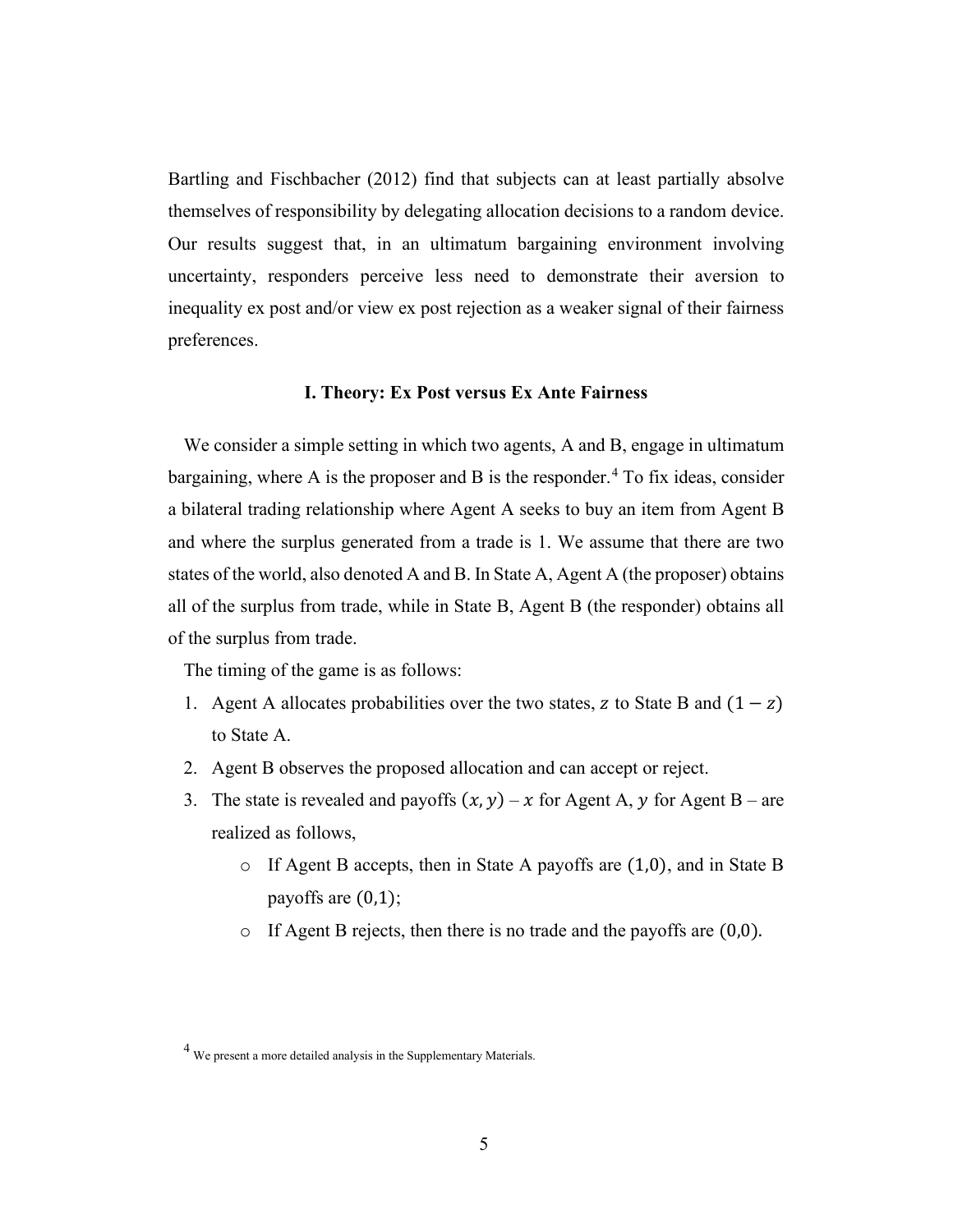Standard game-theoretic arguments predict that Agent B accepts all probability allocations over states in Stage 2, thus in Stage 1 Agent A allocates full probability to her preferred State A.

Consider instead a model of Fehr and Schmidt (1999) aversion to inequitable payoffs from the perspective of Agent B (the perspective of Agent A is symmetric). $5$  The utility function is as follows,

(1) 
$$
u_B(x, y) = y - \alpha_B \cdot \max[0, x - y] - \beta_B \cdot \max[0, y - x],
$$

where  $\alpha_B$  measures the aversion to disadvantageous inequality and  $\beta_B$  measures the aversion to advantageous inequality. Player types, as defined by their inequity aversion parameters, are common knowledge. To simplify the exposition, we assume that  $\beta_B = 0$ , i.e., Agent B is not averse to advantageous inequality.<sup>[6](#page-5-1)</sup>

When outcomes are uncertain, we are concerned not only with the final payoffs  $x$  and  $y$ , but also preferences over joint payoff distributions implied by the lottery  $F(x, y)$ . Two approaches are suggested in the literature (e.g. Brock et al., 2013). Either agents evaluate fairness of ex post outcomes by expected utility maximization:

(2) 
$$
w^{EP}(F) = \int u(x, y) dF(x, y),
$$

or they evaluate the fairness of expected outcomes ex ante:

(3) 
$$
w^{EA}(F) = u(E[x], E[y]).
$$

Under ex ante fairness, it is possible to show that the responder's minimum acceptance threshold is  $z_{ea}^* = \alpha_B/(1 + 2\alpha_B) \le \frac{1}{2}$ , which also coincides with the

<span id="page-5-0"></span><sup>&</sup>lt;sup>5</sup> Since there is a bilateral reference group for payoff comparisons, the predictions are unchanged by using the alternative outcome-based model of Bolton and Ockenfels (2000).

<span id="page-5-1"></span> $^6$  This assumption has empirical relevance from bargaining experiments (e.g., De Bruyn and Bolton, 2008). We acknowledge, that in our setting, inequity aversion might just as well be interpreted as a more general notion of social loss aversion. Disentangling the nuances behind these alternative interpretations is beyond the scope of this paper.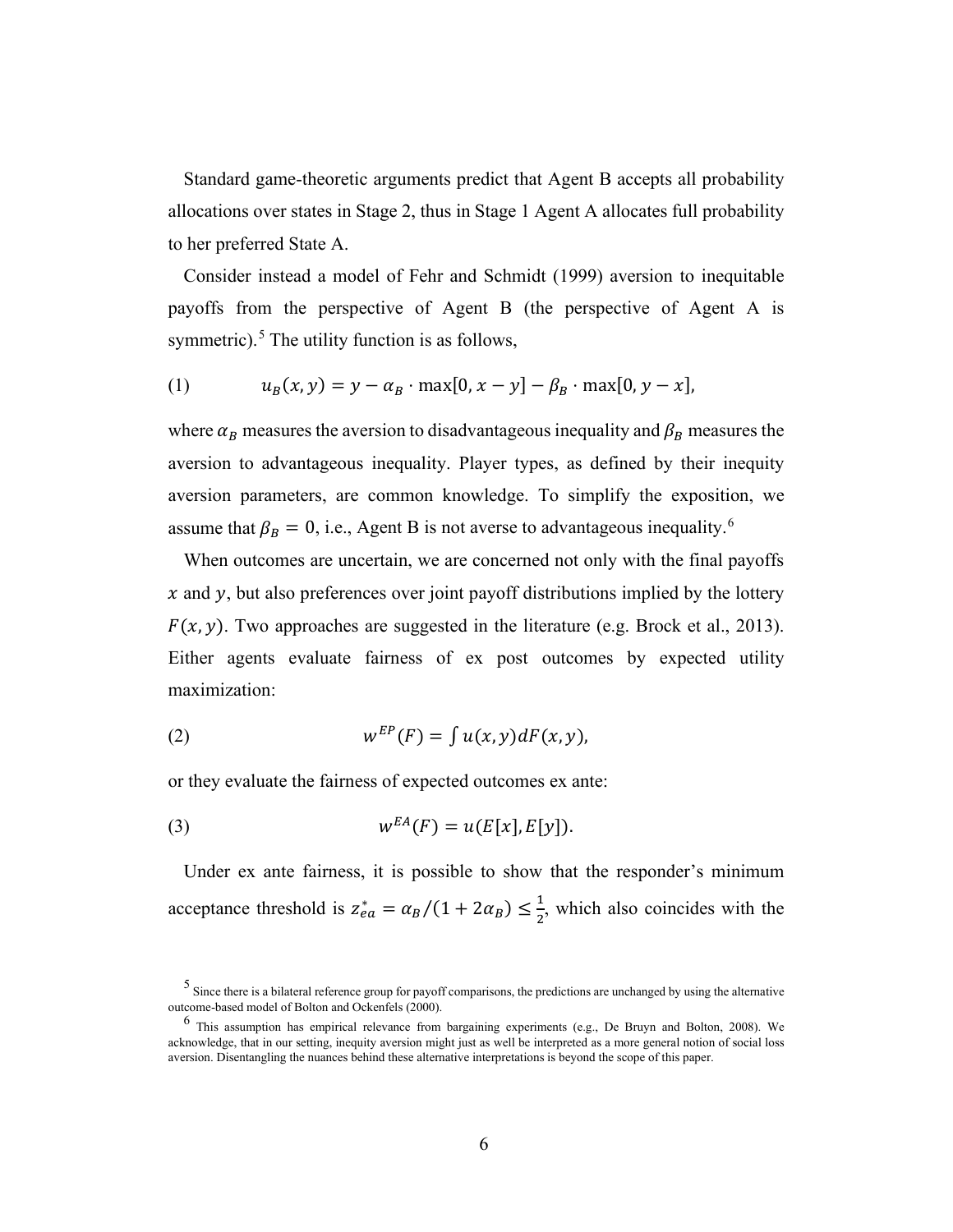threshold in the standard ultimatum game. On the other hand, under ex post fairness, the responder's minimum acceptance threshold is given by  $z_{ep}^* =$  $\alpha_B/(1 + \alpha_B) \geq z_{ea}^*$ . That is, under ex post fairness, the responder requires a greater probability of winning to accept. Furthermore, the two models have different predictions regarding the possibility of disagreement. Let *F* be the cumulative distribution function of player types having support  $[0, \infty)$ . Then:

- (i) Under ex ante fairness, for all  $\alpha_{\beta} \in (0, \infty)$ , there exists a proposal  $z \in (0, 0.5)$  such that  $E[y] - \alpha_B(E[x] - E[y]) > 0$ , which will be accepted by Agent B and which Agent A is willing to propose. Thus, ex ante fairness always yields agreement.
- (ii) Under ex post fairness, for all  $\alpha_B$  there exists  $\alpha_A^*(\alpha_B)$  such that Agent A is unwilling to make an offer that Agent B would accept. Then, the probability of disagreement is  $1 - F(\alpha_A^*(\alpha_B))$ . It follows that the expected probability of disagreement is  $\int (1 F(\alpha_A^*(\alpha_B)))f(\alpha_B)d\alpha_B > 0.$

Thus, if players evaluate fairness of outcomes ex ante, they are more likely to reach an agreement and there should be no difference in the minimum acceptance thresholds between the standard and risky ultimatum games that we have described. If players are governed by ex post fairness, then Agent B's minimum acceptance threshold is higher in the risky ultimatum game than in the standard ultimatum game, and it may be so high that Agent A is unwilling to make an offer that Agent B would accept.

#### **II. Experimental Design**

Our experiment sought to understand how subjects' behavior differed between a risky and standard ultimatum game to gain insights into how risk affects fairness preferences. To this end, we conducted several experimental treatments. In all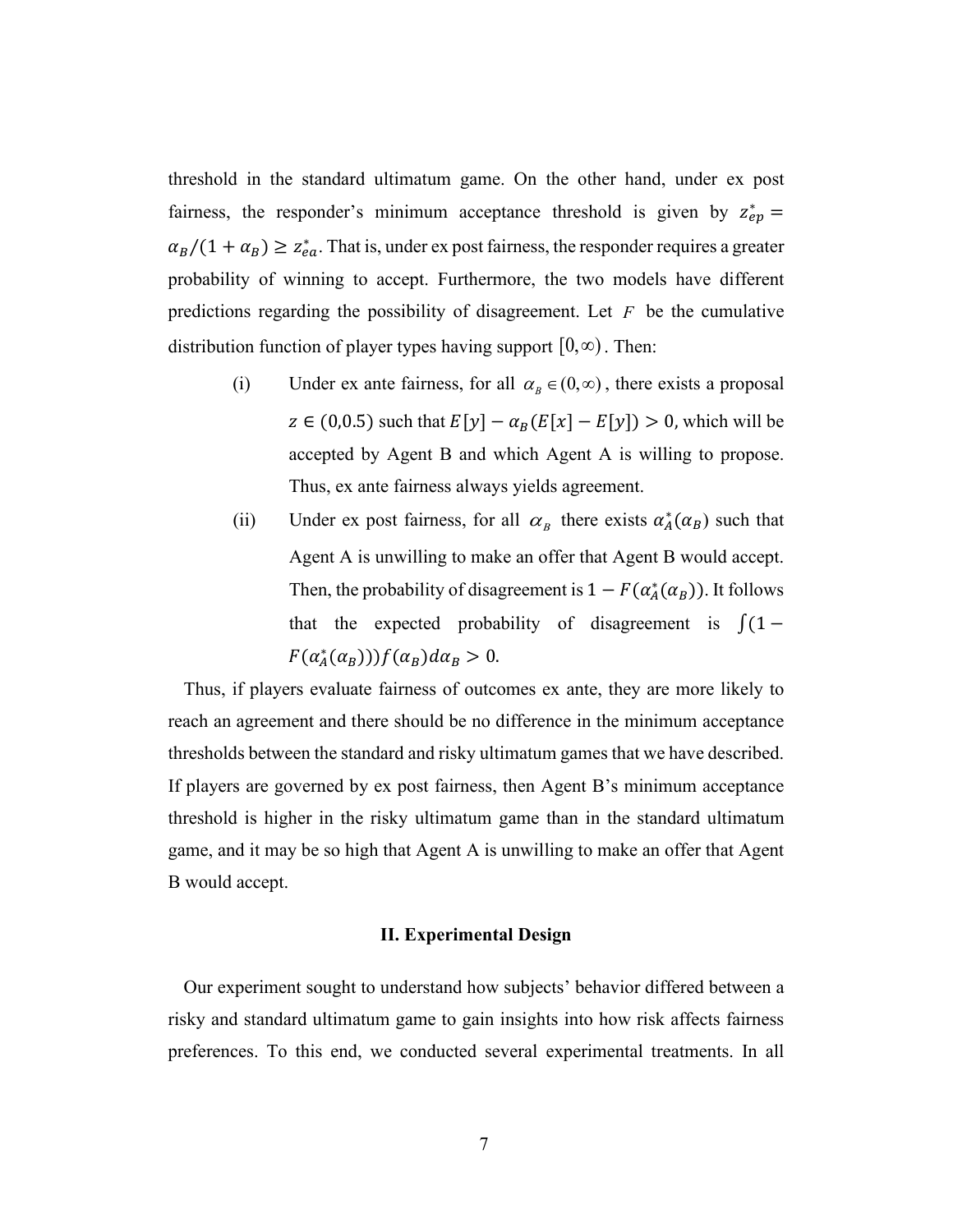treatments, subjects participated in both the standard and risky ultimatum game variants and maintained the same role across variants. We randomized the order of presentation of the two ultimatum games and limited feedback of accept/reject decisions as well as the resolution of any uncertainty until all decisions had been made.<sup>[7](#page-7-0)</sup>

In one set of experiments, we employed a direct response (DR) method for responders, while in another we employed the strategy method (SM) to get more precise information about their thresholds. We call these treatments Risk-DR and Risk-SM, depending on the response method.

In both ultimatum game variants, there was \$6 to be divided between the proposer and responder if they could reach an agreement. In the standard game (henceforth "Standard UG"), proposers could make offers in increments of \$0.10. In the risky game (henceforth "Lottery UG"), the proposer was allocated 100 "lottery tickets" to divide between the proposer and the responder. If the offer was accepted, then the computer would randomly select one winning lottery ticket and the player holding that ticket would receive \$6 and the other person would receive nothing.

We conducted a further two treatments in which, in the Lottery UG, the decision to accept or reject comes after the resolution of uncertainty. That is, before the responder decides, he/she knows the outcome of the lottery. In one of these treatments, we followed a direct response procedure, while in the other, we used an outcome-conditional strategy method in which the responder chose to accept or reject conditional on winning and conditional on losing the lottery. We call these treatments Intent-DR and Intent-SM because they were designed to provide insight on the role of intentions on one's willingness to accept ex post inequality.

<span id="page-7-0"></span> $<sup>7</sup>$  Subjects were not provided any information about the second ultimatum game task until after the first task had been</sup> completed. This protocol ensured that the validity of behaviour in the first task would be preserved even if we found evidence of order effects.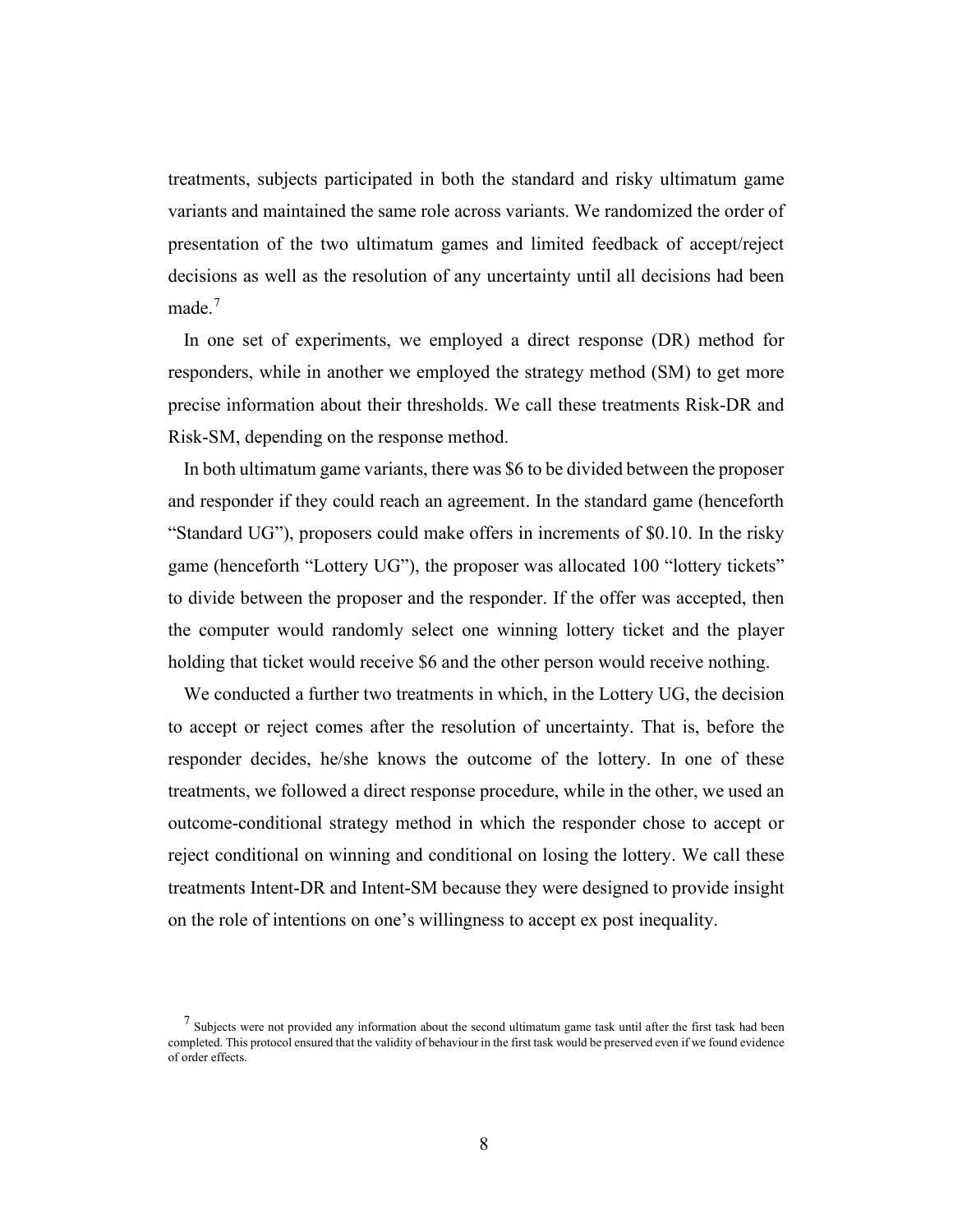Table 1 summarizes the full set of treatments conducted. The sample size for our Risk-DR and Risk-SM gives us 75% power to detect an offer effect size of 3 percentage points and 99% power to detect an offer effect size of 5 percentage points. Further details on our sampling procedure can be found in our preregistration. The Intent-SM treatment was not part of our original pre-registration and was added later to test an additional hypothesis suggested by our original results, and to give us greater power to test our intentions hypotheses.

| Treatment | Order             | N(P, R)     | Treatment | Order             | N(P, R)     |
|-----------|-------------------|-------------|-----------|-------------------|-------------|
| Risk-DR   | Standard, Lottery | 58 (29, 29) | Intent-DR | Standard, Lottery | 78 (39, 39) |
| Risk-DR   | Lottery, Standard | 54 (27, 27) | Intent-DR | Lottery, Standard | 78 (39, 39) |
| Risk-SM   | Standard, Lottery | 43 (21, 22) | Intent-SM | Standard, Lottery | 73 (36, 37) |
| Risk-SM   | Lottery, Standard | 46(23, 23)  | Intent-SM | Lottery, Standard | 63 (31, 32) |

Note: *N* broken down by Proposer (P) and Responder (R).

# *A. Hypotheses*

As discussed above, behavior is expected to differ between the Standard and Lottery UG depending on whether participants are motivated by ex post or ex ante fairness concerns. However, in addition to this theoretical reasoning, it was our intuition that the presence of risk in the Lottery UG may induce responders to accept less. This could be for several reasons. First, players might value the chance to win in the Lottery UG more than the expected value in the Standard UG. This could arise due to non-linear probability weighting or an additional "utility of winning". Second, it could be that the anticipation of regret (Loomes and Sugden 1982; Bell 1982) lowers the utility from rejecting an offer of a strictly positive number of lottery tickets. This is because she would regret rejecting only to later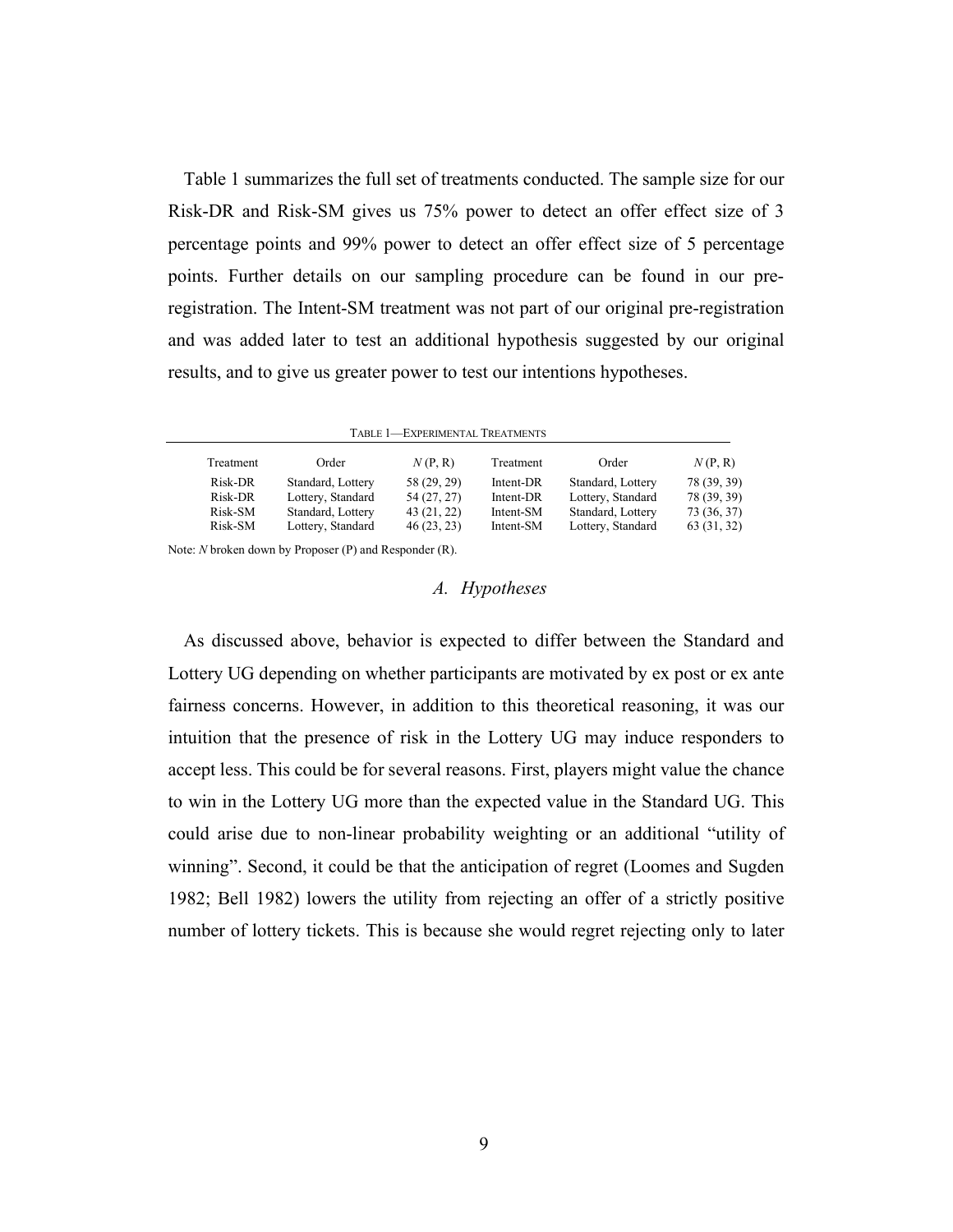find out that she *would have* won.<sup>[8](#page-9-0)</sup> Which behavioral tendency best-describes behavior is an empirical question and so we pre-registered the following competing hypotheses:

**Hypothesis 1.** In the Risk-DR and Risk-SM treatments:

- (a) Because of a concern for ex ante fairness, neither responder nor proposer behavior will differ between the Standard and Lottery UG;
- (b) Because of a concern for ex post fairness, the responders' minimum acceptance thresholds will increase in the Lottery UG relative to the Standard UG and, consequently, proposers will offer more;
- (c) Because players value the chance to come out ahead greater than the expected value, responders' minimum acceptance thresholds will decrease in the Lottery UG relative to the Standard UG and, consequently, proposers will offer less.

Our Intent-DR treatment was designed to test whether there is a relationship between the proposer's offer and the responder's willingness to accept ex post inequality. Other social preferences models (Rabin 1993; Dufwenberg and Kirchsteiger, 2004; Falk and Fischbacher, 2006) emphasize that players respond to the perceived kindness or intent of other players' decisions relative to the set of possible actions. Moreover, past work on procedural fairness (Bolton et al 2005; Wang 2017) suggests that decision makers are more willing to accept disadvantageous inequality if it arises from a fair process. In our case, the outcome is more fair towards the responder, the larger the share she was offered. We had the following competing hypotheses:

**Hypothesis 2.** In the Intent-DR treatment, upon learning that the responder lost:

<span id="page-9-0"></span> $8$  Note that we did not explicitly prime this potential feeling of anticipated regret in our Risk treatments. Subjects were informed that the lottery draw would only occur if the responder accepts the proposer's offer. Therefore, after a rejection, responders did not learn whether they would have won or not.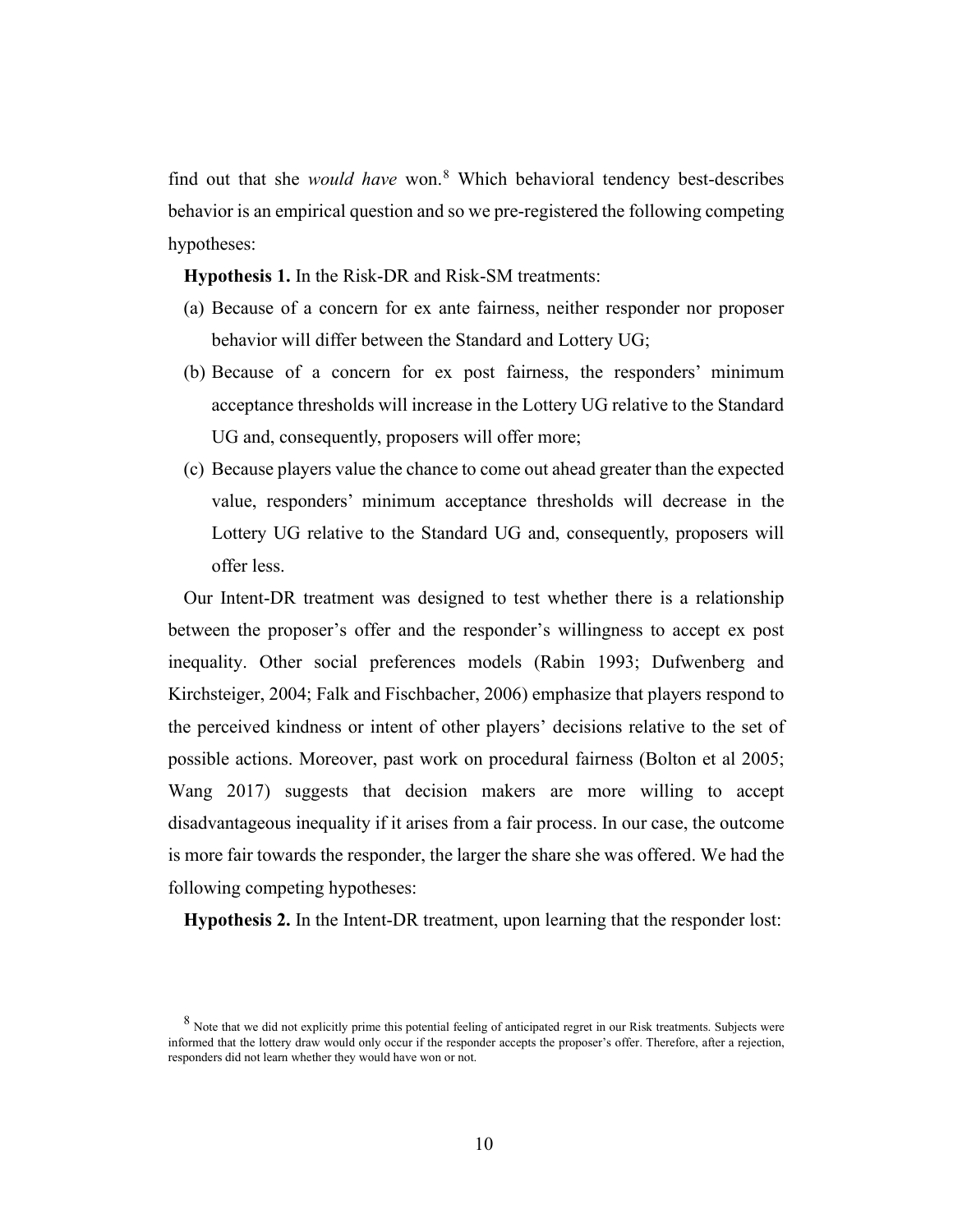- (a) There is no relationship between the amount offered and the acceptance decision in the Lottery UG;
- (b) There will be a positive relationship between the offers and acceptance decisions in the Lottery UG.

If Hypothesis 2(b) is true, then a responder is more likely to accept, even after learning that she lost the lottery, the more that the proposer offered to her. Because of the exploratory nature of Intent-SM, we defer further discussion related to it until after presenting our first results.

# *B. Experimental Details*

The experiment was conducted as Human Intelligence Tasks (HITs) on the Amazon Mechanical Turk (AMT) platform in May and June 2020. Prior studies on AMT have replicated core findings in the behavioral economics literature and demonstrated their comparability with laboratory subject pools, both for individual and interactive decision-making tasks (e.g. Paolacci et al., 2010; Horton et al., 2011; Suri and Watts, 2011; Amir et al., 2012; Goodman et al., 2013; Arechar et al., 2018). <sup>[9](#page-10-0)</sup> The experimental software was programmed using oTree (Chen et al., 2016). We have data from a total of 493 subjects.<sup>[10](#page-10-1)</sup> Groups of participants were randomized to experimental treatments and no subject participated in more than one treatment.<sup>[11](#page-10-2)</sup>

To ensure subjects understood the experimental details, we implemented two sets of control questions, one set after the instructions for each task. Subjects had to

<span id="page-10-0"></span> $^9$  Outside of AMT, Chesney et al. (2009) and Hergueux and Jacquemet (2015) find support for the reliability of behaviours elicited in ultimatum games conducted online.

<span id="page-10-2"></span><span id="page-10-1"></span> $10$  10 subjects displayed inconsistent behaviour in at least one task in the strategy method treatments and data involving these subjects are excluded from the analysis below. We define inconsistent behavior as switching from accept to reject, or reject to accept, more than twice in an ordered list of proposals. The raw choice sequences for inconsistent responders can be found in the Supplementary Materials. The results are qualitatively unchanged by inclusion of these choice sequences.

<sup>11</sup> A randomization check is provided in the Supplementary Materials.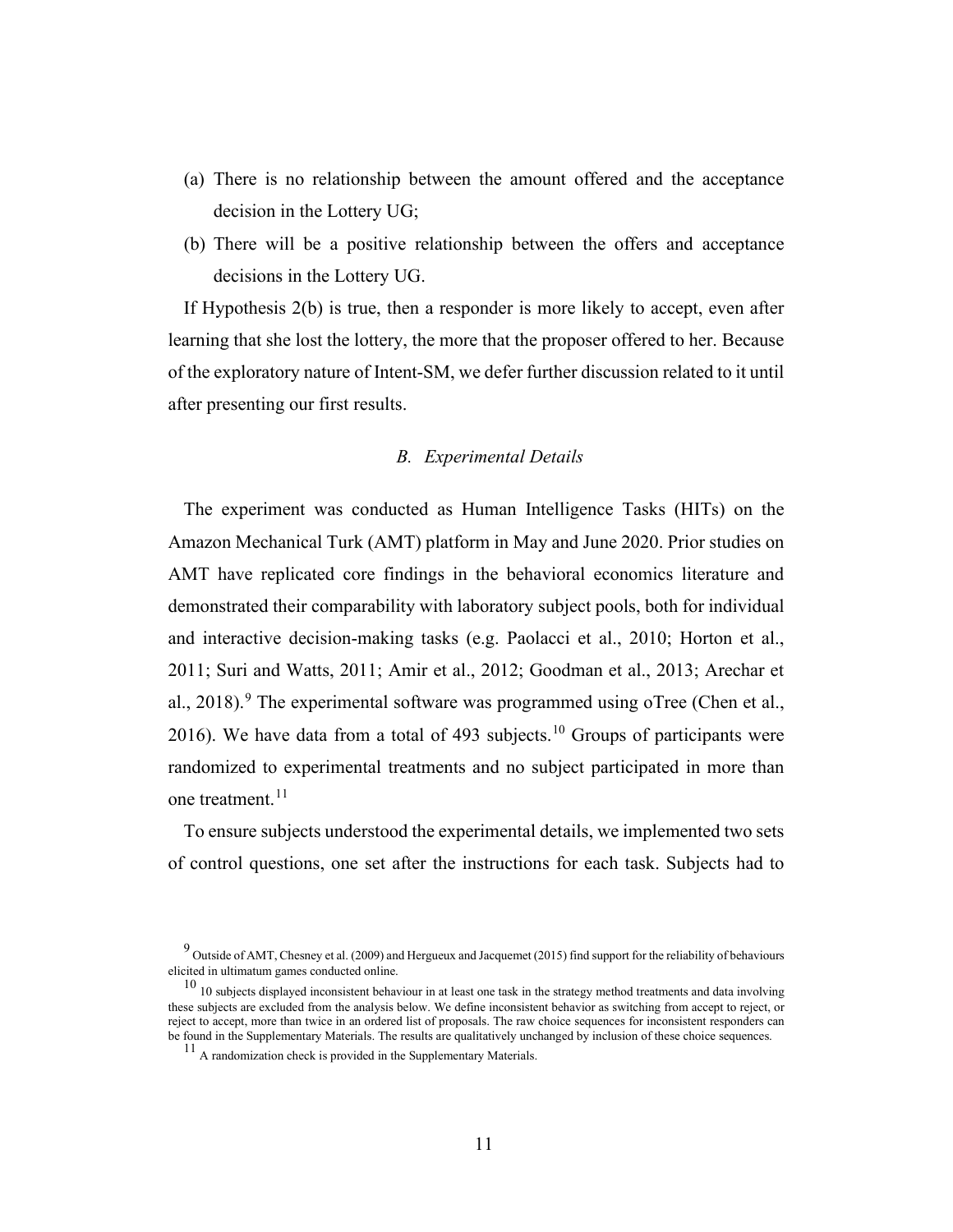answer all questions correctly to proceed to the ultimatum game tasks and any subject that failed to do so after three attempts was removed from the experiment.<sup>[12](#page-11-0)</sup> After completion of the comprehension check for the first task in any session, subjects entered a waiting lobby. As soon as the lobby contained at least two subjects, a pair was formed, and roles were assigned to the matched participants. The roles were maintained for the second task. After the comprehension check for the second task, subjects also entered a lobby for matching. To balance the competing goals of random re-matching across tasks while maintaining subjects' attention, a period of one minute had to expire before any participant could be matched with the same person as in the first task. As a result, 85.8% of subjects were matched with a different subject in the second ultimatum game.

Attrition and inattention are significant challenges for interactive experiments conducted online (see Arechar et al., 2018). We designed the experiment to minimize these concerns. In addition to the comprehension checks and matching "on the fly", we included concise instructions and on-screen timers that triggered removal from the experiment upon expiration. Further details are provided in the Supplementary Materials.

Subjects were paid the outcome of one of the Standard or Lottery UG tasks, which was determined at random by the computer after completion of both tasks and paid in addition to a participation fee of \$0.50. The experiment took around 15 minutes to complete and the median (mean) subject earned \$3.50 (\$2.98), implying an hourly wage of \$12-14.<sup>[13](#page-11-1)</sup> At the end of each session, subjects completed a short questionnaire consisting of non-incentivized attitudinal and demographic questions.

<span id="page-11-1"></span><span id="page-11-0"></span> $12$  If the subject had already completed one task successfully, he or she was paid the participation fee.

<sup>13</sup> See Hara et al. (2018) for a discussion of worker earnings on AMT.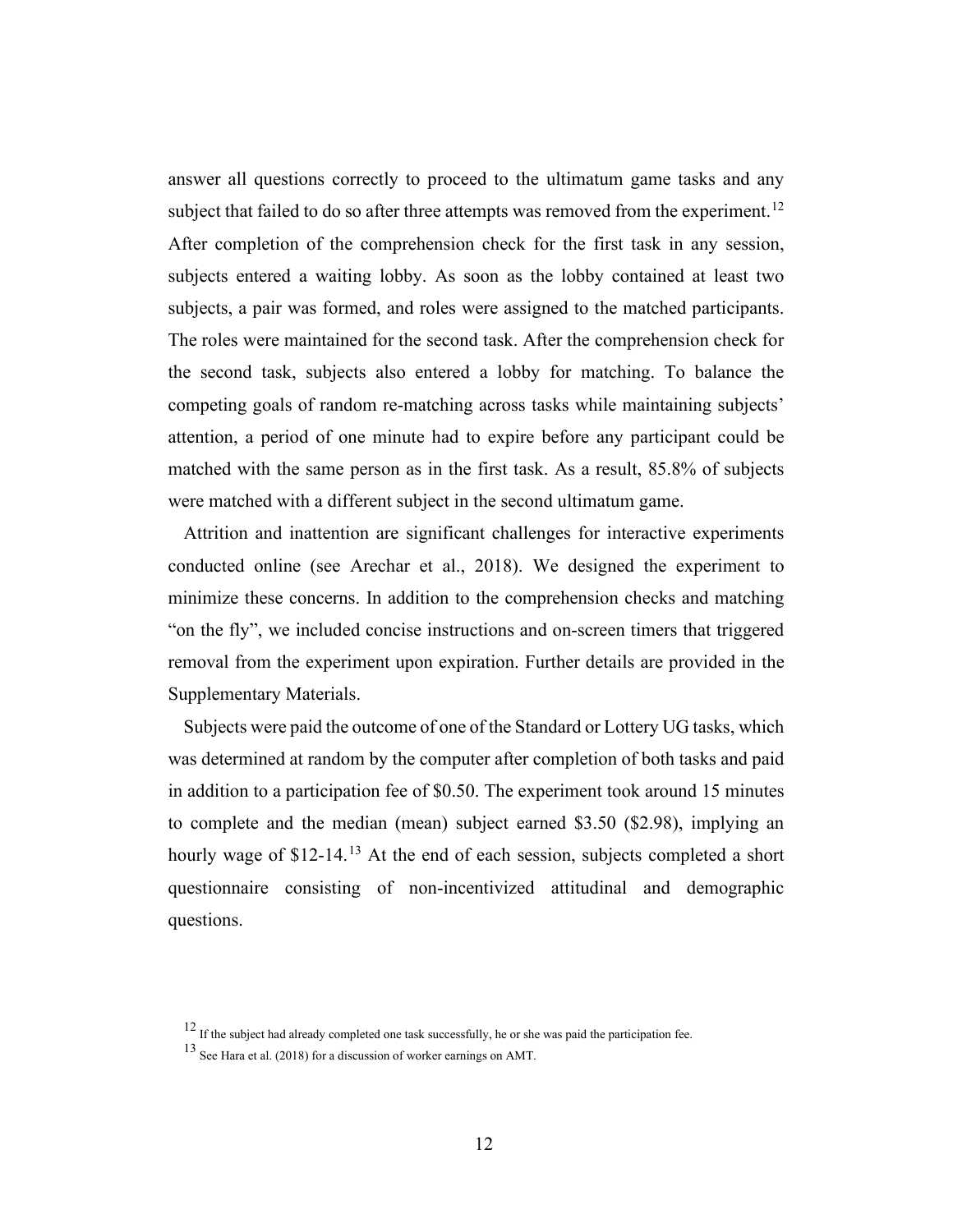#### **III. Experimental Results**

### *A. Behavior in Risk-DR and Risk-SM*

In Table 2 we provide summary results of proposer and responder behavior in the Standard and Lottery  $UG.$ <sup>[14](#page-12-0)</sup> To facilitate comparison, all offers and acceptance thresholds are normalized as the percentage of the pie available (\$6 in Standard UG and 100 lottery tickets in Lottery UG).<sup>[15](#page-12-1)</sup>

|             | TABLE 2—SUMMARY RESULTS IN RISK-DR AND RISK-SM |                         |                            |
|-------------|------------------------------------------------|-------------------------|----------------------------|
| Game        | Proposed Amount                                | Acceptance<br>Frequency | Minimum<br>Acceptance (SM) |
| Standard UG | 47.38%                                         | 91.09%                  | 31.67%                     |
|             | (11.98)                                        | (28.63)                 | (17.62)                    |
| Lottery UG  | 43.78%                                         | 81.19                   | 38.13%                     |
|             | (13.92)                                        | (39.28)                 | (19.45)                    |

There are clear differences between the Standard UG and Lottery UG, but these differences depend on the role. Specifically, proposers offer *less* (consistent with Hypothesis 1(c)) in the Lottery UG and the difference is significant ( $p = 0.033$ ).<sup>[16](#page-12-2)</sup> On the other hand, consistent with Hypothesis 1(b) (ex post fairness), responders had *higher* thresholds and were *less* likely to accept the proposer's offer. Both differences are significant at  $p < 0.02$ .

In Table 3, on the left-hand side, we classify subjects depending on whether their proposal or acceptance threshold was higher/equal/lower in the Lottery UG than in

<span id="page-12-0"></span><sup>&</sup>lt;sup>14</sup> We detect no significant difference in offers or accept/reject decisions depending on whether responders used the DR or SM elicitation method. We also detect no significant order effects depending on whether the Standard UG was played first or second. The only minor exception is that proposers offered slightly more in the Standard UG when it was first ( $p =$ 0.087). The analysis pools over these dimensions.

<span id="page-12-1"></span><sup>&</sup>lt;sup>15</sup> In our Risk-SM treatment, to simplify the strategy method elicitation, we implemented a two-level approach (similar to the iterative multiple price list of Andersen et al., 2006, for the elicitation of risk preferences). Five responders expressed non-monotone strategies, in which case they did not go to the second level. In our analysis, for their minimum acceptable offer, we took the mid-point between their first accepted level 1 option and the option immediately below. Our results are qualitatively unchanged if these subjects are excluded.

<span id="page-12-2"></span><sup>16</sup> Unless otherwise stated, tests are two-sided, parametric *t-*tests. Our results are robust to using alternative nonparametric tests.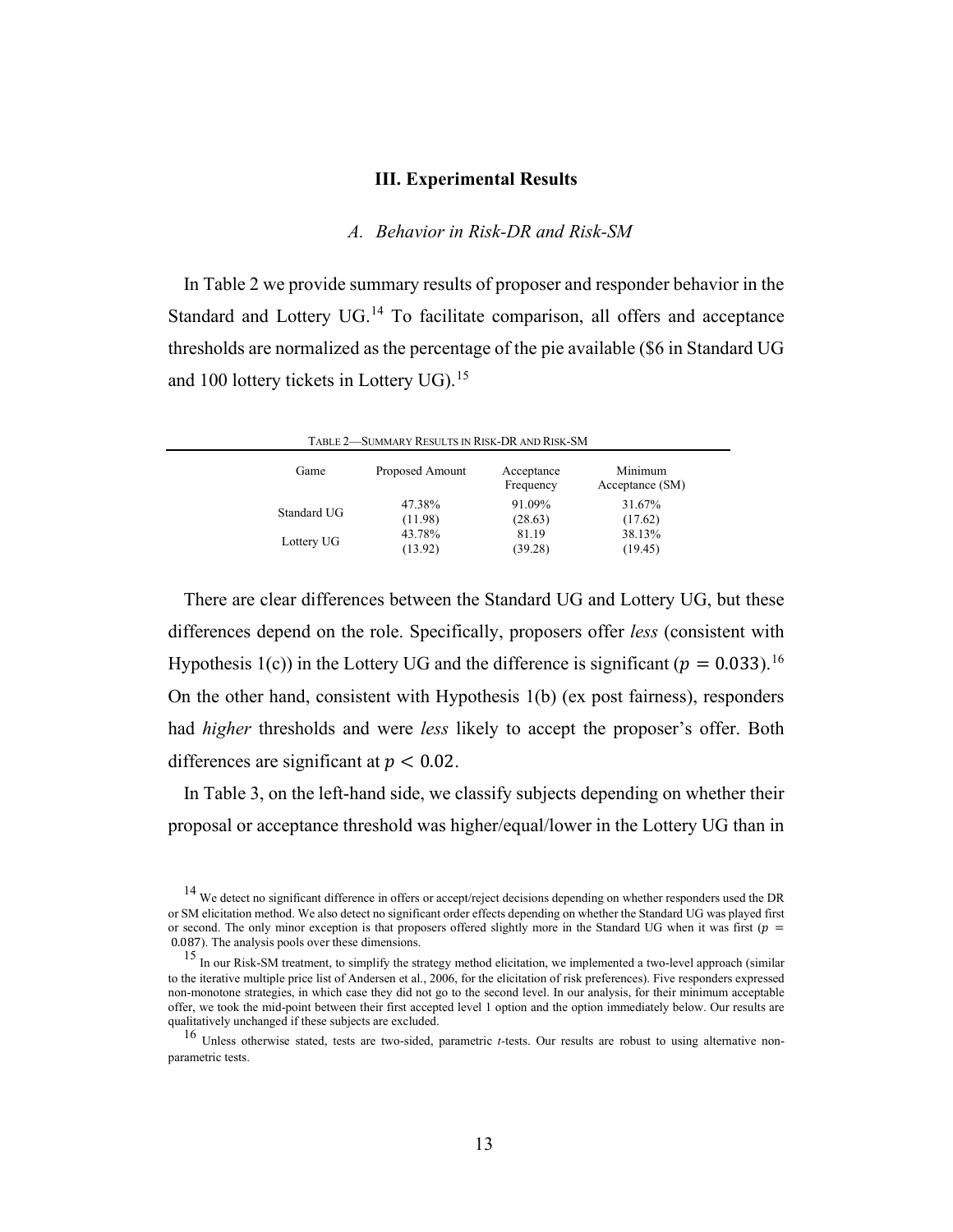the Standard UG. Comparing the panels (a) and (b), we observe a stark difference in the classification by player role and this is confirmed with Fisher's Exact Test  $(p < 0.01)$ . Indeed, 60% of responders behave in a manner consistent with ex post fairness in that they report a strictly higher threshold for the Lottery UG than for the Standard UG.

For responders, we can consider an alternate classification of their fairness preferences. For example, given their response in the Standard UG, we can calculate the implied degree of inequality aversion,  $\alpha_B^S$  and then use this to predict the thresholds in the Lottery UG under the assumptions of ex post fairness,  $z_{ep}^{*,L}(\alpha_B^S)$ , and ex ante fairness,  $z_{ea}^{*,L}(\alpha_B^S)$ . We then compare these predictions with the stated threshold and, for each prediction, calculate the squared difference.<sup>[17](#page-13-0)</sup> We say that the subject is consistent with the fairness notion – ex ante or  $ex$  post – depending on which notion minimizes the squared difference between actual and predicted threshold.

|                                                | <b>TABLE 3-CLASSIFICATION OF TYPES</b> |                                  |           |
|------------------------------------------------|----------------------------------------|----------------------------------|-----------|
|                                                | (a)                                    | Proposers                        |           |
| <b>By Strategy Comparison</b>                  | <b>Frequency</b>                       |                                  |           |
| Propose More ( <i>i.e.</i> , Ex Post Fairness) | 20.00%                                 |                                  |           |
| Propose Same ( <i>i.e.</i> , Ex Ante Fairness) | 49.00%                                 |                                  |           |
| Propose Less                                   | 31.00%                                 |                                  |           |
|                                                | (b)                                    | Responders                       |           |
| <b>By Strategy Comparison</b>                  | <b>Frequency</b>                       | <b>Least Squares Consistency</b> | Frequency |
| Require More (i.e., Ex Post Fairness)          | 60.00%                                 | <b>Ex Post Fairness</b>          | 40.00%    |
| Require Same ( <i>i.e.</i> , Ex Ante Fairness) | 13.33%                                 | Ex Ante Fairness                 | 53.33%    |
| Require Less                                   | 20.00%                                 | No Fairness Concerns             | 6.67%     |
| No Fairness Concerns                           | 6.67%                                  |                                  |           |

Note: For proposers, we use data from both the Risk-DR and Risk-SM treatments, while for responders, we only use data from the Risk-SM treatment. We say that a responder has no fairness concerns if their stated strategy indicated that they would either accept 0 or the lowest positive increment for both the Standard and Lottery UGs.

Using this classification, 40% of responders are best described as having ex post fairness preferences, while 53.33% of responders are best described as having ex

<span id="page-13-0"></span><sup>&</sup>lt;sup>17</sup> We also repeat the procedure starting from the stated threshold in the Lottery UG.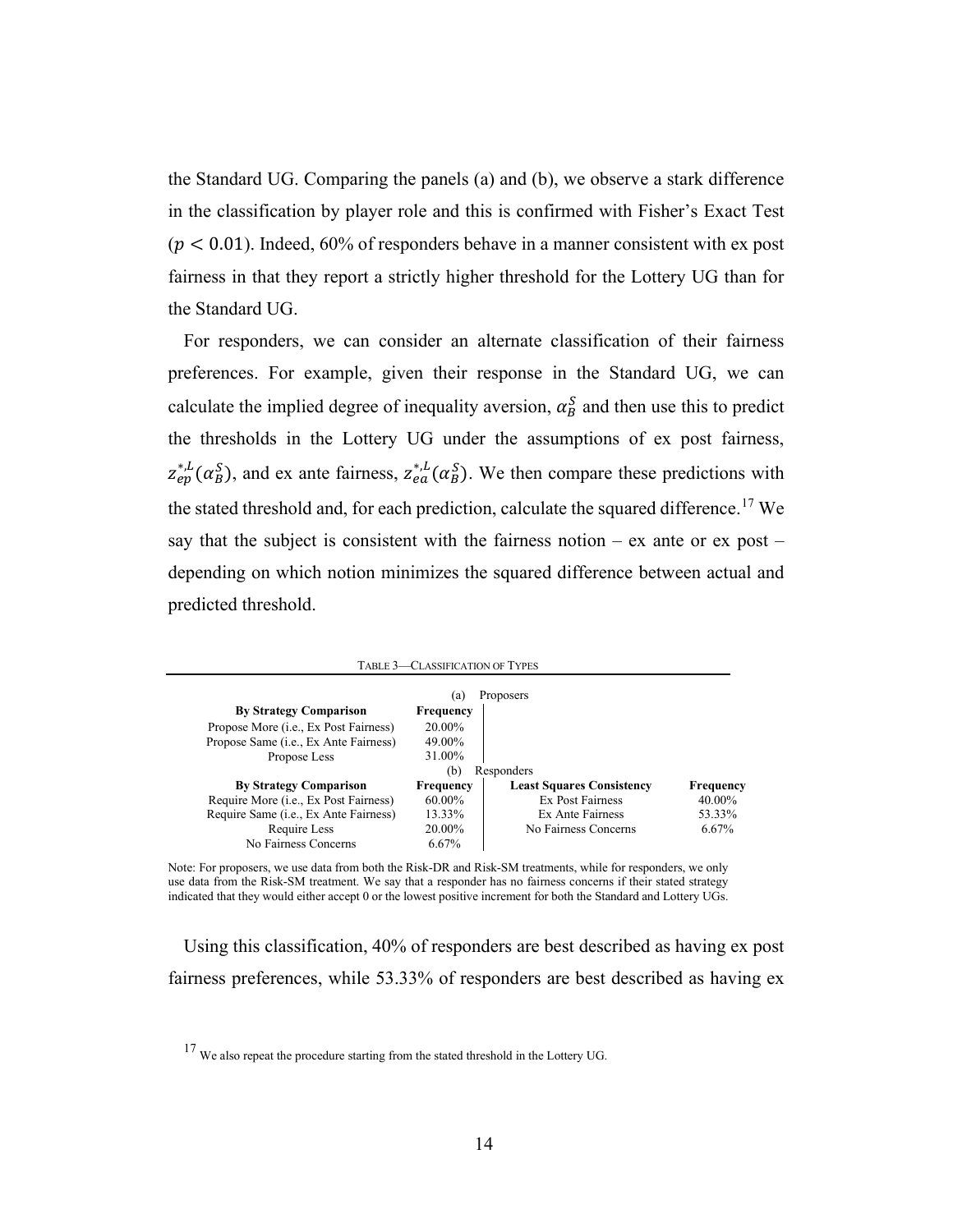ante fairness preferences. We note that in this classification, *all* the responders who reported equal or lower thresholds are classified according to the ex ante model.<sup>[18](#page-14-0)</sup> On the other hand, 1/3 of responders who reported higher thresholds in the Lottery UG are, nevertheless, classified according to the ex ante model. Regardless of the classification method, we see that a sizeable fraction of responders display behavior consistent with ex post fairness concerns. By contrast, relatively few proposers increase their offers in the Lottery UG, which indicates that there may be a mismatch between proposers' beliefs about responders' fairness concerns and responders' actual fairness concerns.

# *B. Behavior in Intent-DR and Intent-SM*

Table 5 shows summary results of behavior in the Standard UG and Lottery UG of the Intent-DR treatment. For the Lottery UG, we condition on whether the proposer or responder held the winning lottery ticket.

TABLE 4—SUMMARY RESULTS IN INTENT-DR

| Game        | Proposed Amount | Acceptance Frequency |               |
|-------------|-----------------|----------------------|---------------|
|             |                 | Proposer Won         | Responder Won |
| Standard UG | 45.34%          | 92.31%               |               |
|             | (11.35)         | (26.82)              |               |
|             | 45.44%          | 56.41%               | 97.44         |
| Lottery UG  | (17.01)         | (50.24)              | (16.01)       |

First, observe that unlike in the Risk-DR and Risk-SM treatments, the proposals for the Standard UG and Lottery UG are virtually identical, though substantially more variable in the Lottery version. This may suggest that proposers believe that

<span id="page-14-0"></span> $18$  In the Supplementary Materials, we go further and estimate the posterior probability that a responder is classified as either an ex post or ex ante fairness type. To do this, we conduct a structural estimation and permit noise in the responders' decisions. The results are consistent with the least squares method. We find that neither fairness approach can well explain responders who require less in the Lottery UG, as captured by posterior probabilities for these responders around 1/2.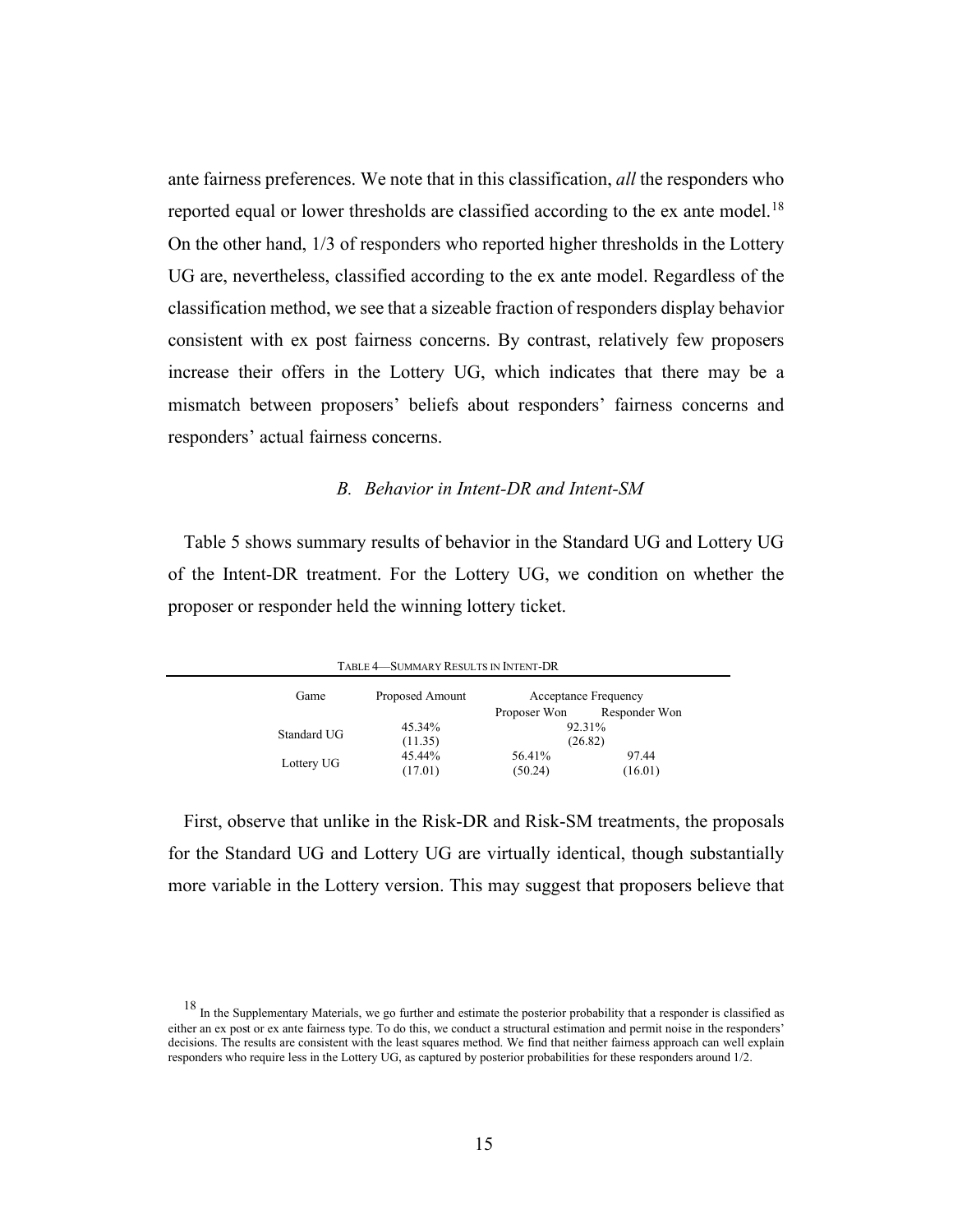their intentions will matter, and they adjust by offering more than they otherwise would.

Second, we see that when the proposer was revealed to be the winning lottery ticket holder, 56.41% of responders accepted the proposal, even though it meant that they would receive \$0 and the proposer would receive \$6. This suggests that they are either not motivated by inequality aversion or there is some other factor that influences their decision to accept such an unequal split. Our Hypothesis 2(b) was that this would be driven by the intent of the proposer, with the responder more likely to accept the larger the share offered. Indeed, the Spearman rank correlation is positive at 0.155, but we cannot reject that it is zero ( $p = 0.345$ ). An alternative possibility is that these subjects are concerned about efficiency and ex post prefer to maximize the earnings of the pair (Charness and Rabin,  $2002$ ).<sup>[19](#page-15-0)</sup>

The Intent-DR data also suggest an inconsistency in many subjects' behavior. Observe that in Risk-SM, over 90% of responders had strictly positive minimum acceptance thresholds in the Standard UG and Lottery UG. That is, for over 90% of responders, the payoff vector (self, match):  $(0,0)$  >  $(\gamma, 6 - \gamma)$  for some dollar amount,  $\gamma > 0$ , in the Standard UG and  $(0,0) > [(0,6) w. p. \mu; (6,0) w. p. 1 - \mu]$ for some probability,  $\mu > 0$ , of winning in the Lottery UG. Yet, our results from Intent-DR suggests that  $(0,6)$  >  $(0,0)$  for over 50% of responders. Combining these preferences (in the Standard UG for simplicity) yields:  $(0,6)$  >  $(0,0)$  >  $(\gamma, 6 - \gamma)$ , which violates monotonicity.

Although suggestive of anomalous behavior, the above analysis rests on a between-subjects comparison. To test the robustness of this finding, we designed the Intent-SM treatment. In this treatment, responders participated in the strategy method version of the Standard UG and in an outcome-conditional strategy method

<span id="page-15-0"></span><sup>&</sup>lt;sup>19</sup> Related are the money burning experiments of Zizzo and Oswald (2001) and Zizzo (2003). A significant fraction of subjects in these experiments chose to reduce the earnings of (predominantly richer) others at private cost to themselves, after the resolution of a gambling stage.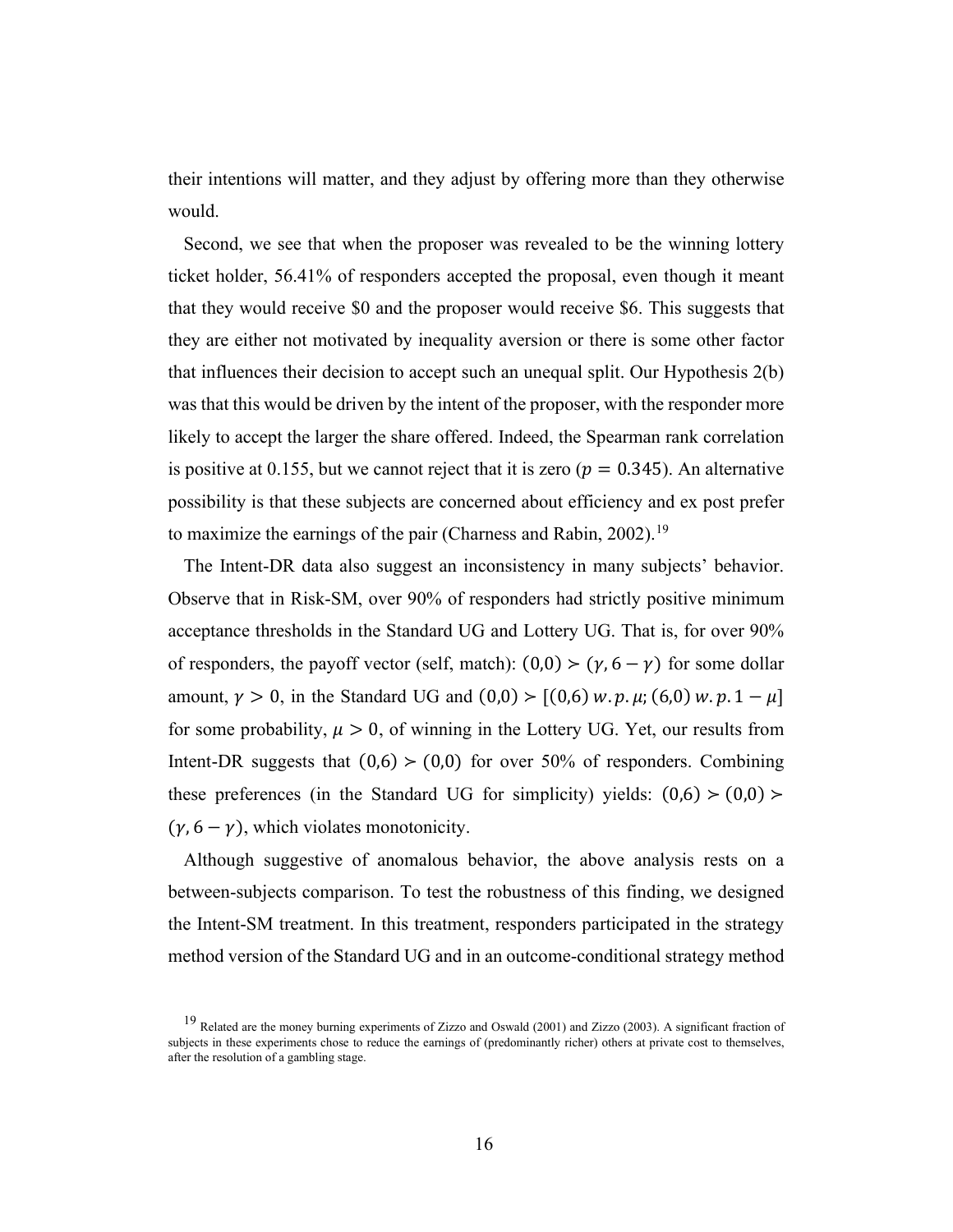version of the Lottery UG. For the latter, after learning the proposed number of tickets sent by the proposer, the responder stated whether she would accept the proposal if she held the winning ticket and also if the proposer held the winning ticket. After making her decisions, the uncertainty was revealed, and her relevant choice was implemented.

Table 5 provides summary statistics for the Intent-SM treatment. Proposer behavior is virtually identical to the Intent-DR treatment and, as before, there is no difference in proposals between the Standard UG and Lottery UG. For responders, the minimum acceptance threshold is, on average, 27.00%, which is not significantly different from the Risk-SM treatment.

|  | <b>TABLE 5-SUMMARY RESULTS IN INTENT-SM</b> |  |  |  |
|--|---------------------------------------------|--|--|--|
|--|---------------------------------------------|--|--|--|

| Proposed Amount<br>(Standard UG) | Proposed Amount<br>(Lottery UG) | Minimum Acceptance<br>Threshold in Standard UG | Frequency Accept if<br>Proposer Wins | Frequency Accept if<br>Responder Wins |
|----------------------------------|---------------------------------|------------------------------------------------|--------------------------------------|---------------------------------------|
| 43.98%                           | 44.85%                          | 27.00%                                         | 73.91%                               | 98.55%                                |
| (10.93)                          | (11.17)                         | (16.51)                                        | (44.23)                              | 12.04                                 |

Turning to the acceptance frequencies, we see that 73.91% of responders state that they will accept even if the proposer wins, i.e., they receive \$0 and the proposer receives \$6. This is higher than in the Intent-DR treatment and a proportions test is marginally significant ( $p = 0.062$ ), which suggests a difference between direct response and the outcome-conditional strategy method in willingness to accept inequality. We find that 46 out of 69 responders in Intent-SM display the anomalous behavior identified above; that is, they report a strictly positive acceptance threshold in the Standard-UG but then indicate acceptance conditional on losing the lottery.

What might explain this behavior? One possibility is that subjects adopt an ex ante fairness perspective even after learning the outcome of the lottery. Trautmann and van de Kuilen (2016) found that 27% of subjects in their experiment subscribed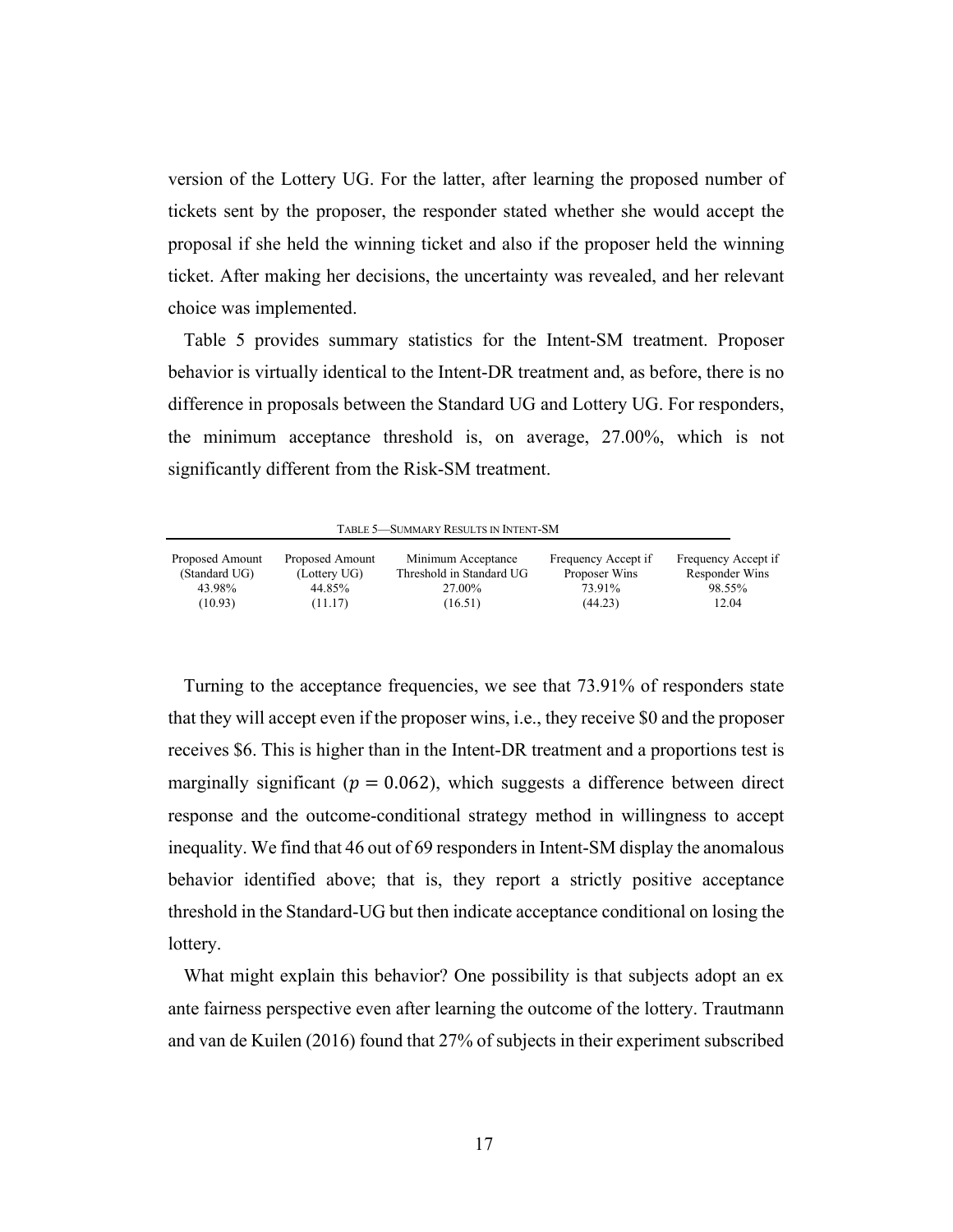to procedural fairness after the resolution of uncertainty. This argument requires our intent Hypothesis  $2(b)$  to hold, for which we found only modest support.<sup>[20](#page-17-0)</sup> Moreover, 6 out of 14 responders (42.9%) accepted the (0,6) split even though the offer that they received was less than or equal to their minimum acceptance threshold in the Standard UG. Thus, intentions cannot be the full story.

Another possibility is that responders do not attribute responsibility to proposers for outcomes in the Lottery UG in the same way that they do in the Standard UG. Bartling and Fischbacher (2012) find strong empirical support for a measure that assigns most responsibility for an unfair outcome to the player whose action had most influence on the likelihood of that outcome. This explanation neglects the fact that proposers had direct control over the probability of winning or losing and could choose to make the game fair or unfair. [21](#page-17-1) Nevertheless, it is plausible that the resolution of uncertainty moderates reciprocal considerations relative to the deterministic and ex ante lottery cases. In this sense, risk produces a "veneer of absolved responsibility". Suppose the proposer offered 30% to the responder and it was revealed that the responder lost. The responder could reason that the proposer bears most – but not all – responsibility for her receiving zero. At the same time, if she rejects the offer, then she would bear 100% of the responsibility for the proposer receiving zero. The implied imbalance in responsibility may leave her compelled to accept the unequal outcome. Future work should seek to disentangle fairness preferences from issues about responsibility for allocations.

One issue with the between-subjects identification of this anomaly is that it relied on a strategy method elicitation from the Risk-SM treatment and compared it to a direct response decision from the Intent-DR treatment. Prior ultimatum game

<span id="page-17-1"></span><span id="page-17-0"></span> $20$  We conducted a logistic regression for the pooled Intent treatment data, where the dependent variable is a  $0/1$  indicator if the responder accepted after learning that she would lose and the main explanatory variable is the proposer's offer. A one percentage point increase in offers leads to a 0.55% increase in the probability of acceptance,  $p = 0.057$  (see results table in the Supplementary Materials).

<sup>&</sup>lt;sup>21</sup> For a discussion of why rule-based (or strategy) fairness makes inequalities more acceptable, see Wang (2017).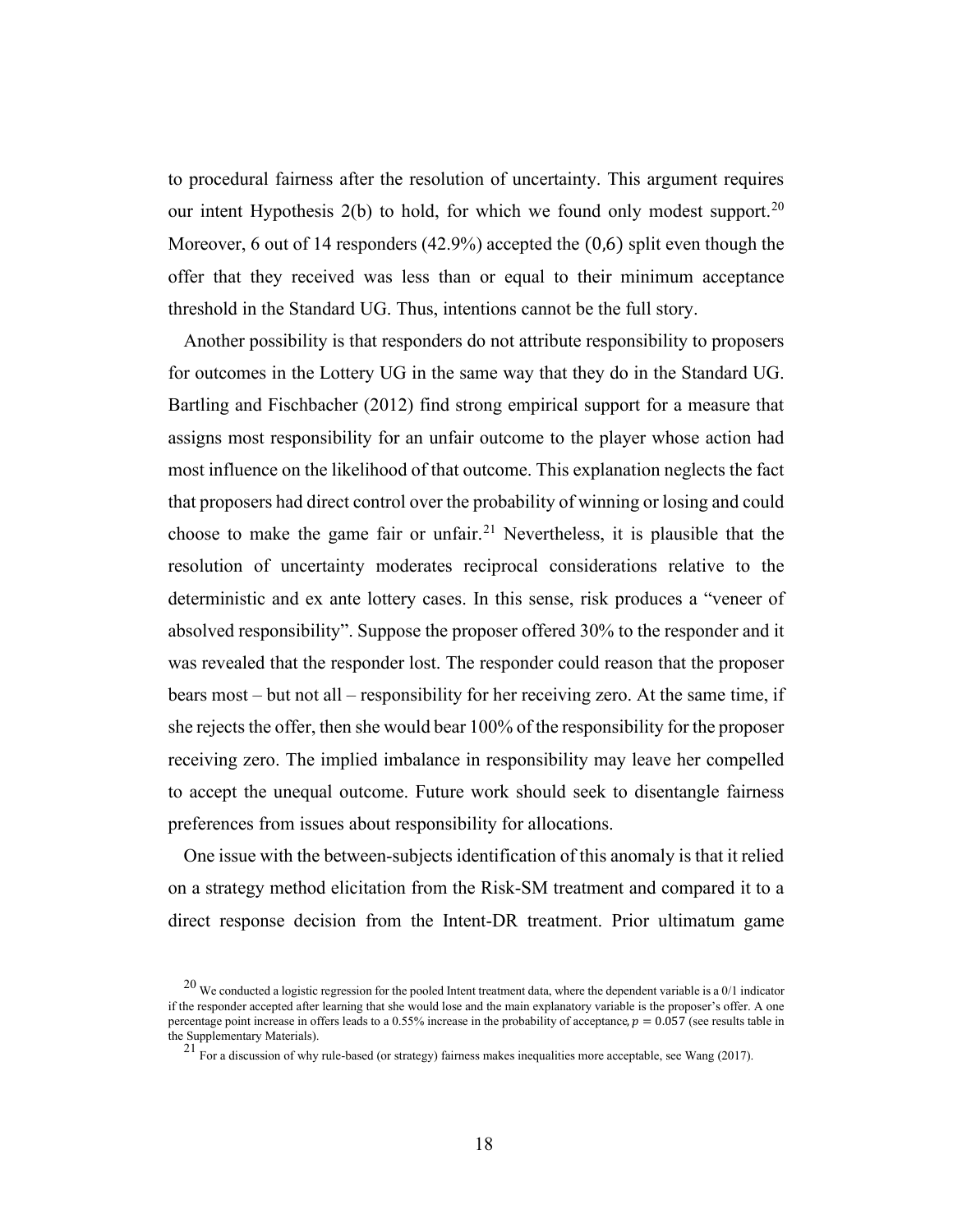experiments (e.g., Eckel and Grossman 2001) report lower acceptance frequencies in the strategy method versus direct response formats, a finding which we also replicate. Hence, the mismatch in elicitation methods could overstate the true prevalence of this behavior. Our Intent-SM treatment alleviates this concern on two fronts. First, it is a within-subjects comparison and, second, for both the Standard and Lottery UGs, we employ the strategy method. Therefore, the treatment effect should still be valid so long as the strategy method affects behavior in the same way (relative to direct response) for the two treatments. The fact that we find even stronger evidence for the choice anomaly suggests that it is a real phenomenon.<sup>[22](#page-18-0)</sup>

### **IV. Conclusions**

Many situations in which agents must negotiate a division are uncertain. It is therefore important to assess how individuals judge the fairness of allocations when risk is involved. By comparing behavior in the standard ultimatum game and a risky ultimatum game variant, we were able to gain insight into this question. For both proposers and responders, we observed an apparent heterogeneity in whether behavior is best explained by ex ante or ex post fairness concerns. This is consistent with prior empirical work on the evaluation of fairness over lotteries. However, we also found that more responders displayed behavior consistent with ex post fairness – reporting higher minimum acceptance thresholds – than was anticipated by proposers in their offers. As a result of this mismatch, uncertainty drove a greater frequency of disagreements.

<span id="page-18-0"></span> $22$  The ideal test would employ a direct response procedure in both treatment arms. However, such an exercise would prove costly because proposers' offers are often substantially above the minimum acceptable offer of responders and identification of the anomaly comes from subjects who reject a strictly positive amount in the Standard UG or the Lottery UG (before the resolution of uncertainty) but reject in the Lottery UG after the resolution of uncertainty reveals that the proposer won. We take heart from Brandts and Charness (2011), who report that "in no case do we find that a treatment effect found with the strategy method is not observed with the direct-response method" (p. 375).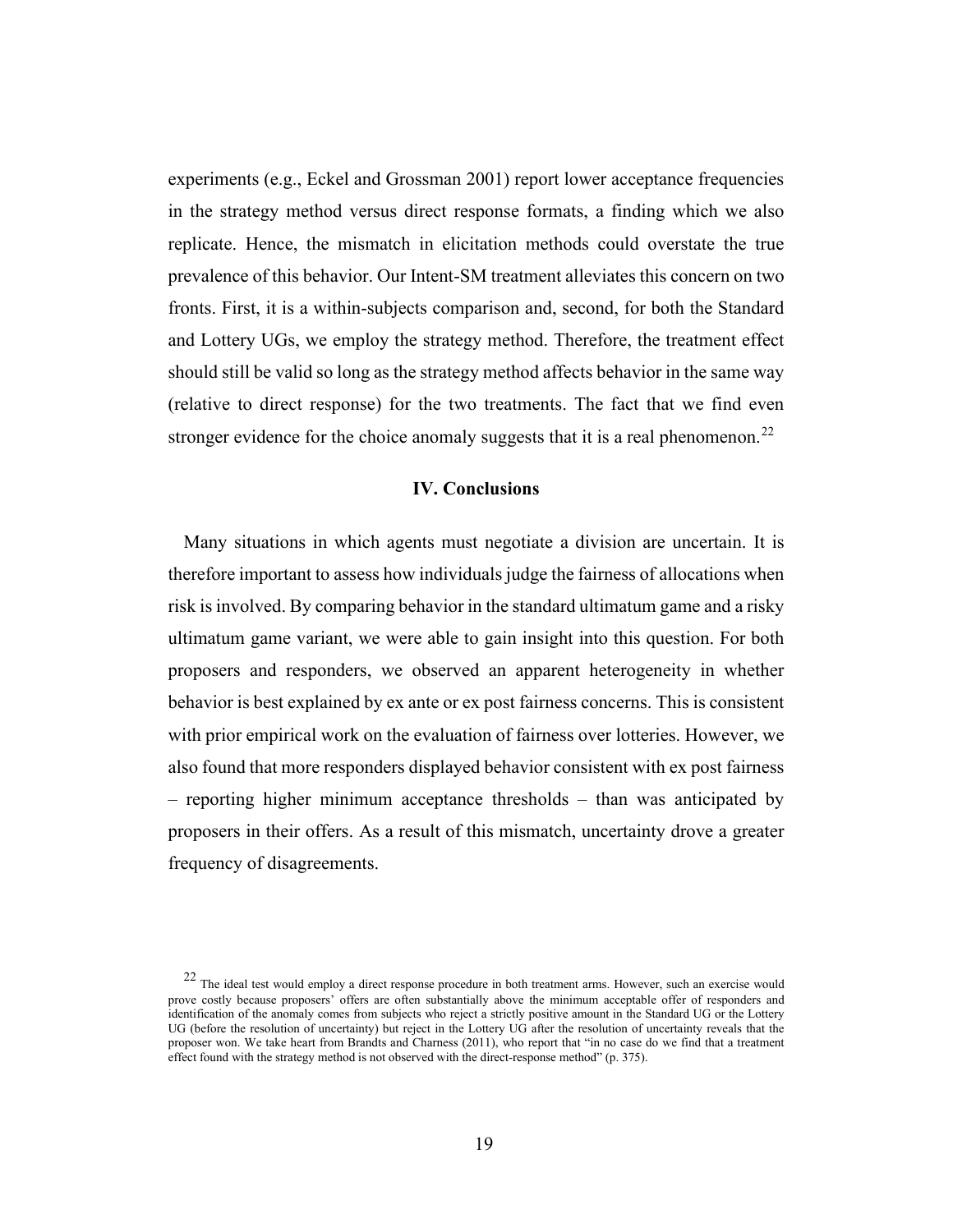We also uncovered evidence of a choice anomaly amongst responders. Specifically, despite having strictly positive minimum acceptance thresholds in both the Standard and Lottery UG, many responders were willing to accept the  $(0,6)$  outcome – 0 for self – when they were able to accept or reject the proposal after the uncertainty surrounding the allocation was resolved. Proposers might use such knowledge to improve their bargaining position, for example presenting offers as contingent on uncertain events.

The reasons for this anomaly remain unclear, not least because we found only weak evidence that proposers' intentions attenuated ex post reciprocity. It may be that some responders are able to adopt an ex ante perspective and reason that they would have accepted the proposal before the realization of uncertainty, so they should accept it after. But a non-trivial fraction of responders accepted even after receiving offers below what was acceptable to them in the Standard UG. Another possibility is that mediation of outcomes via a random device changes the psychological nature of ex post rejection, absolving the proposer of some responsibility that would have otherwise been attributed to him.

To get a clearer sense of the underlying cause of this choice anomaly, further research is needed to observe a sufficient number of proposals that are low enough to truly test responders' thresholds. Nevertheless, the results give us pause, because they reveal that – when confronted with extreme inequality arising from the allocation of risk – subjects are more willing to accept such an outcome than they might otherwise report.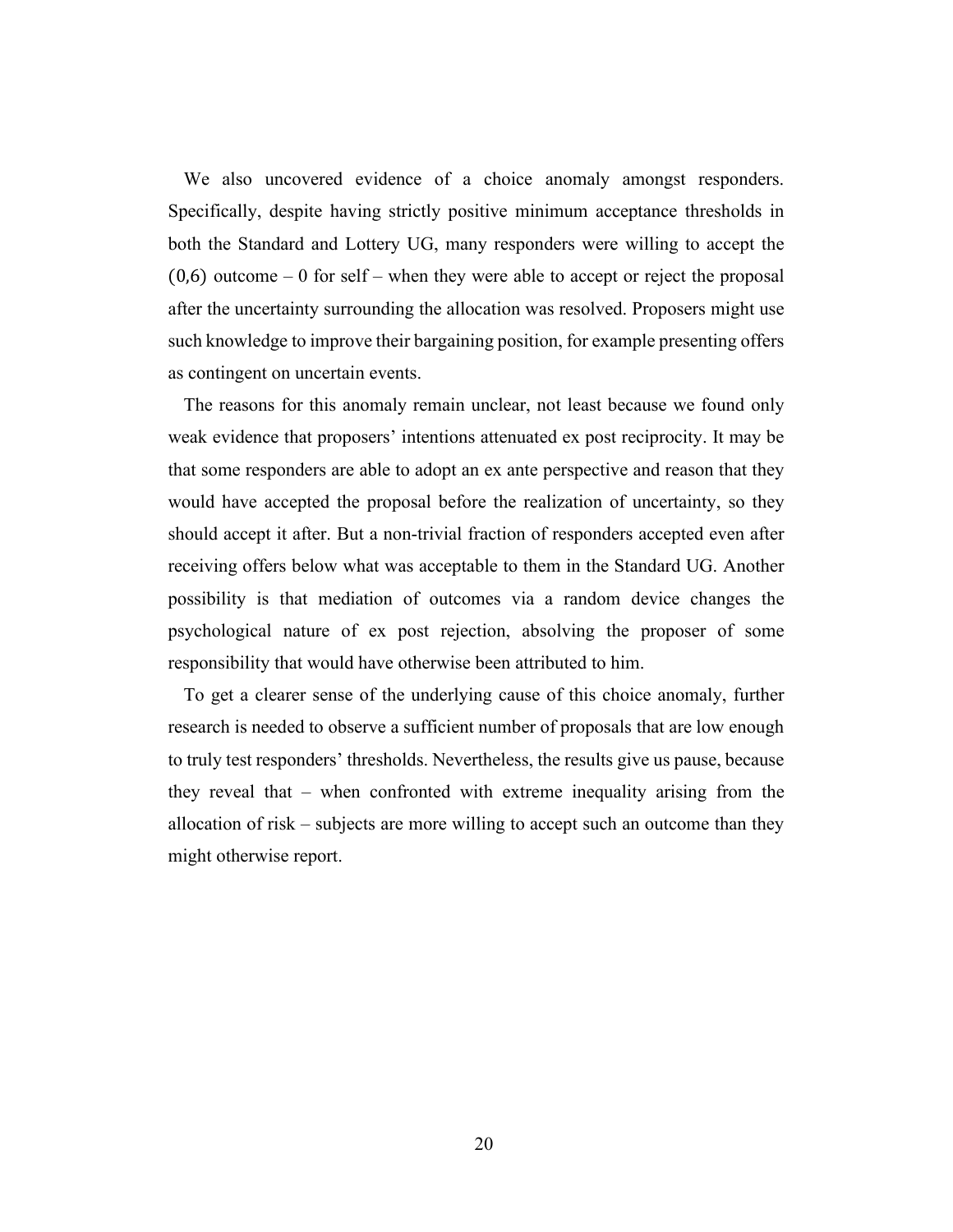#### REFERENCES

- Amir, Ofra, David G. Rand, and Ya'akov Kobi Gal. 2012. "Economic Games on the Internet: The Effect of \$1 Stakes." *PLOS ONE* 7 (2):e31461. doi: 10.1371/journal.pone.0031461.
- Andersen, Steffen, Glenn W Harrison, Morten Igel Lau, and E. Elisabet Rutström. 2006. "Elicitation using multiple price list formats." *Experimental Economics* 9 (4):383-405. doi: 10.1007/s10683-006-7055-6.
- Andreoni, James, Deniz Aydin, Blake Barton, B Douglas Bernheim, and Jeffrey Naecker. 2016. When fair isn't fair: Sophisticated time inconsistency in social preferences. Mimeo.
- Andreoni, James, and B. Douglas Bernheim. 2009. "Social Image and the 50–50 Norm: A Theoretical and Experimental Analysis of Audience Effects." *Econometrica* 77 (5):1607-1636. doi: 10.3982/ecta7384.
- Andreoni, James, and John Miller. 2002. "Giving According to GARP: An Experimental Test of the Consistency of Preferences for Altruism." *Econometrica* 70 (2):737-753. doi: 10.1111/1468-0262.00302.
- Andreozzi, Luciano, Matteo Ploner, and Ivan Soraperra. 2013. Justice among strangers. On altruism, inequality aversion and fairness. Mimeo.
- Arechar, Antonio A., Simon Gächter, and Lucas Molleman. 2018. "Conducting interactive experiments online." *Experimental Economics* 21 (1):99-131. doi: 10.1007/s10683-017-9527-2.
- Bajari, Patrick, Stephanie Houghton, and Steven Tadelis. 2014. "Bidding for Incomplete Contracts: An Empirical Analysis of Adaptation Costs." *American Economic Review* 104 (4):1288-1319. doi: 10.1257/aer.104.4.1288.
- Bartling, Björn, Florian Engl, and Roberto A. Weber. 2014. "Does willful ignorance deflect punishment? – An experimental study." *European Economic Review* 70:512-524. doi: https://doi.org/10.1016/j.euroecorev.2014.06.016.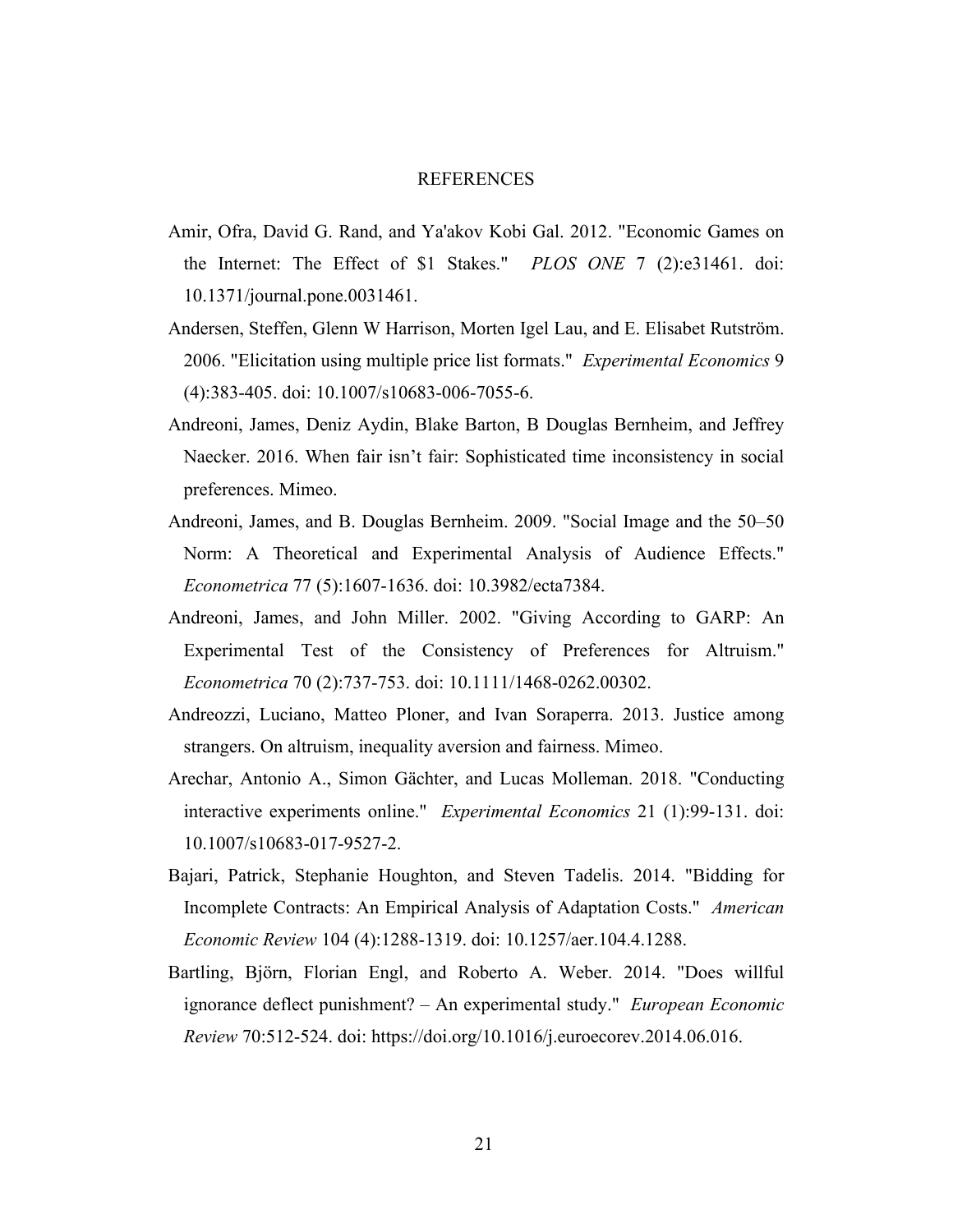- Bartling, Björn, and Urs Fischbacher. 2012. "Shifting the Blame: On Delegation and Responsibility." *Review of Economic Studies* 79 (1):67-87. doi: 10.1093/restud/rdr023.
- Bazerman, Max H, and James J Gillespie. 1999. "Betting on the future: The virtues of contingent contracts." *Harvard Business Review* 77:155-162.
- Bell, David E. 1982 "Regret in Decision Making Under Uncertainty." *Operations Research* 30 (5): 961-981.
- Bellemare, Charles, Sabine Kröger, and Arthur Van Soest. 2008. "Measuring Inequity Aversion in a Heterogeneous Population Using Experimental Decisions and Subjective Probabilities." *Econometrica* 76 (4):815-839. doi: 10.1111/j.1468-0262.2008.00860.x.
- Blount, Sally. 1995. "When social outcomes aren't fair: The effect of causal attributions on preferences." *Organizational Behavior and Human Decision Processes* 63 (2):131-144. doi: 10.1006/obhd.1995.1068.
- Bolton, Gary E, Jordi Brandts, and Axel Ockenfels. 2005. "Fair Procedures: Evidence from Games Involving Lotteries." *Economic Journal* 115 (506):1054- 1076. doi: 10.1111/j.1468-0297.2005.01032.x.
- Bolton, Gary E, and Axel Ockenfels. 2000. "ERC: A Theory of Equity, Reciprocity, and Competition." *American Economic Review* 90 (1):166-193. doi: 10.1257/aer.90.1.166.
- Brandts, Jordi, and Gary Charness. 2011. "The strategy versus the direct-response method: a first survey of experimental comparisons." *Experimental Economics* 14 (3):375-398. doi: 10.1007/s10683-011-9272-x.
- Brock, J. Michelle, Andreas Lange, and Erkut Y. Ozbay. 2013. "Dictating the Risk: Experimental Evidence on Giving in Risky Environments." *American Economic Review* 103 (1):415-37. doi: 10.1257/aer.103.1.415.
- Bruyn, Arnaud De, and Gary E. Bolton. 2008. "Estimating the Influence of Fairness on Bargaining Behavior." *Management Science* 54 (10):1774-1791. doi: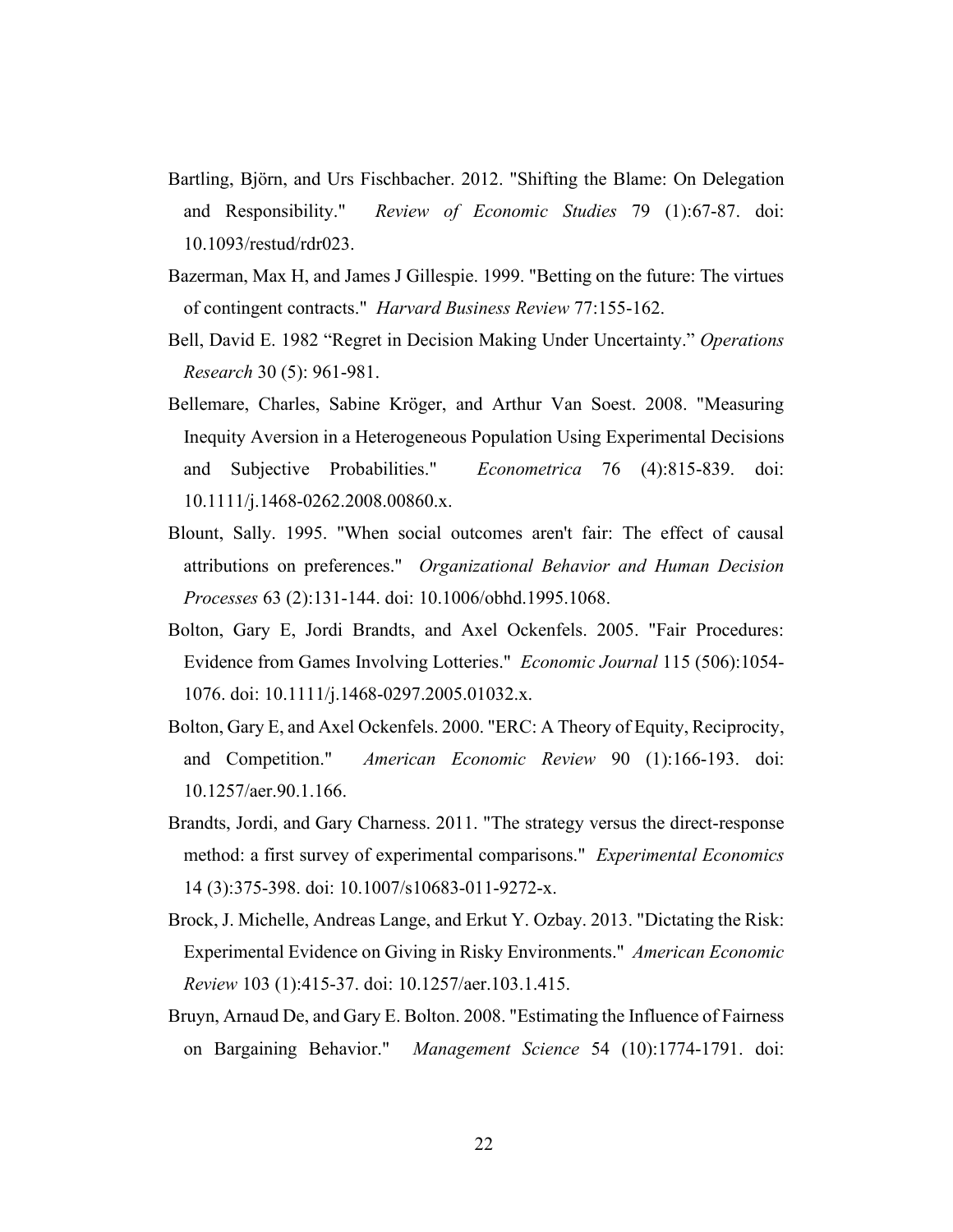10.1287/mnsc.1080.0887.

- Buser, Thomas, Muriel Niederle, and Hessel Oosterbeek. 2020. Can competitiveness predict education and labor market outcomes? Evidence from incentivized choice and survey measures. Mimeo.
- Cachon, Gérard P. 2004. "The Allocation of Inventory Risk in a Supply Chain: Push, Pull, and Advance-Purchase Discount Contracts." *Management Science* 50 (2):222-238. doi: 10.1287/mnsc.1030.0190.
- Cappelen, Alexander W., Astri Drange Hole, Erik Ø Sørensen, and Bertil Tungodden. 2007. "The Pluralism of Fairness Ideals: An Experimental Approach." *American Economic Review* 97 (3):818-827. doi: 10.1257/aer.97.3.818.
- Cappelen, Alexander W., James Konow, Erik Ø. Sørensen, and Bertil Tungodden. 2013. "Just Luck: An Experimental Study of Risk-Taking and Fairness." *American Economic Review* 103 (4):1398-1413. doi: 10.1257/aer.103.4.1398.
- Cettolin, Elena, and Arno Riedl. 2017. "Justice Under Uncertainty." *Management Science* 63 (11):3739-3759. doi: 10.1287/mnsc.2016.2535.
- Cettolin, Elena, and Franziska Tausch. 2015. "Risk taking and risk sharing: Does responsibility matter?" *Journal of Risk and Uncertainty* 50 (3):229-248. doi: 10.1007/s11166-015-9215-6.
- Gary Charness. 2004. "Attribution and Reciprocity in an Experimental Labor Market." *Journal of Labor Economics* 22 (3):665-688. doi: 10.1086/383111.
- Charness, Gary, and Matthew Rabin. 2002. "Understanding Social Preferences with Simple Tests." *Quarterly Journal of Economics* 117 (3):817-869. doi: 10.1162/003355302760193904.
- Chassang, Sylvain, and Christian Zehnder. 2016. "Rewards and punishments: Informal contracting through social preferences." *Theoretical Economics* 11 (3):1145-1179. doi: 10.3982/te2063.
- Chen, Daniel L, Martin Schonger, and Chris Wickens. 2016. "oTree—An open-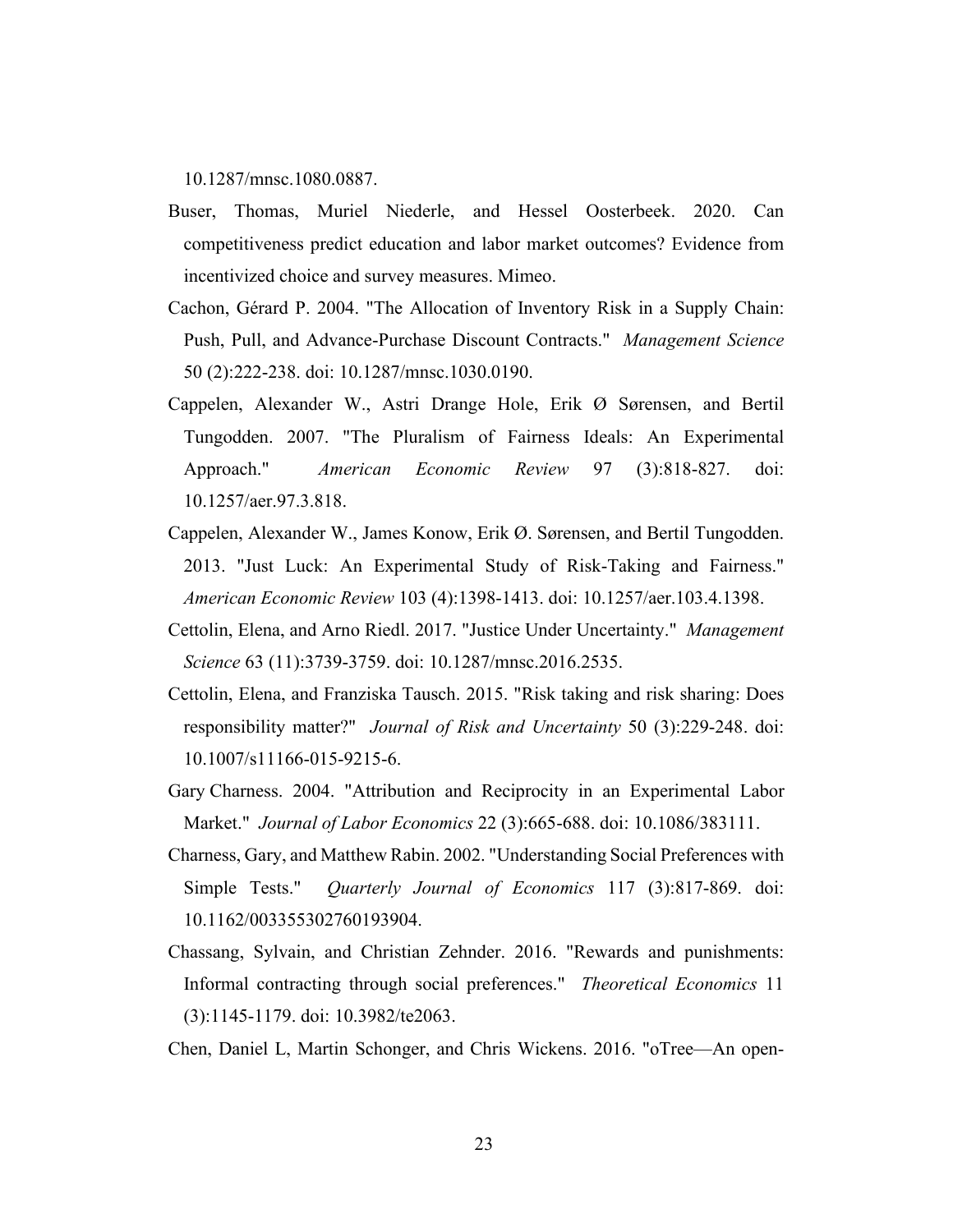source platform for laboratory, online, and field experiments." *Journal of Behavioral and Experimental Finance* 9:88-97.

- Chesney, Thomas, Swee-Hoon Chuah, and Robert Hoffmann. 2009. "Virtual world experimentation: An exploratory study." *Journal of Economic Behavior & Organization* 72 (1):618-635. doi: https://doi.org/10.1016/j.jebo.2009.05.026.
- Dohmen, Thomas, Armin Falk, David Huffman, Uwe Sunde, Jürgen Schupp, and Gert G. Wagner. 2011. "Individual Risk Attitudes: Measurement, Determinants, and Behavioral Consequences." *Journal of the European Economic Association* 9 (3):522-550. doi: 10.1111/j.1542-4774.2011.01015.x.
- Dufwenberg, Martin, and Georg Kirchsteiger. 2004. "A theory of sequential reciprocity." *Games and Economic Behavior* 47 (2):268-298. doi: https://doi.org/10.1016/j.geb.2003.06.003.
- Eckel, Catherine C, and Philip Grossman. 2001. "Chivalry and solidarity in ultimatum games." *Economic Inquiry* 39 (2):171-188. doi: 10.1111/j.1465- 7295.2001.tb00059.x.
- Falk, Armin, Ernst Fehr, and Urs Fischbacher. 2003. "On the Nature of Fair Behavior." *Economic Inquiry* 41 (1):20-26. doi: 10.1093/ei/41.1.20.
- Falk, Armin, Ernst Fehr, and Urs Fischbacher. 2008. "Testing theories of fairness— Intentions matter." *Games and Economic Behavior* 62 (1):287-303. doi: https://doi.org/10.1016/j.geb.2007.06.001.
- Falk, Armin, and Urs Fischbacher. 2006. "A theory of reciprocity." *Games and Economic Behavior* 54 (2):293-315. doi: https://doi.org/10.1016/j.geb.2005.03.001.
- Fehr, Ernst, and Klaus M. Schmidt. 1999. "A Theory of Fairness, Competition, and Cooperation\*." *Quarterly Journal of Economics* 114 (3):817-868. doi: 10.1162/003355399556151.
- Freundt, Jana, and Andreas Lange. 2017. "On the determinants of giving under risk." *Journal of Economic Behavior & Organization* 142:24-31. doi: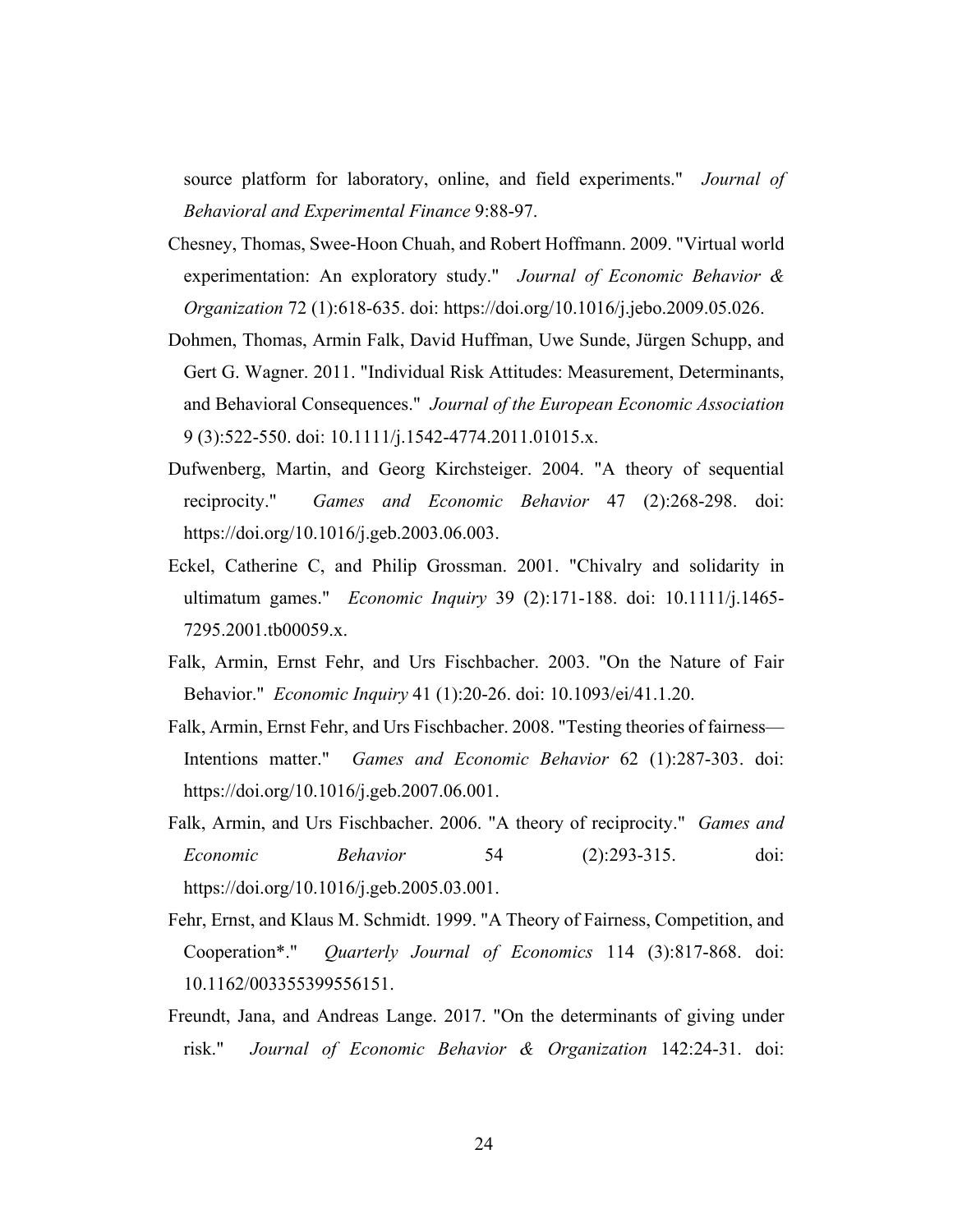https://doi.org/10.1016/j.jebo.2017.07.017.

- Friedl, Andreas, Katharina Lima de Miranda, and Ulrich Schmidt. 2014. "Insurance demand and social comparison: An experimental analysis." *Journal of Risk and Uncertainty* 48 (2):97-109. doi: 10.1007/s11166-014-9189-9.
- Fudenberg, Drew, and David K. Levine. 2012. "Fairness, risk preferences and independence: Impossibility theorems." *Journal of Economic Behavior & Organization* 81 (2):606-612. doi: https://doi.org/10.1016/j.jebo.2011.09.004.
- Goodman, Joseph K., Cynthia E. Cryder, and Amar Cheema. 2013. "Data Collection in a Flat World: The Strengths and Weaknesses of Mechanical Turk Samples." *Journal of Behavioral Decision Making* 26 (3):213-224. doi: 10.1002/bdm.1753.
- Hara, Kotaro, Abigail Adams, Kristy Milland, Saiph Savage, Chris Callison-Burch, and Jeffrey P. Bigham. 2018. "A Data-Driven Analysis of Workers' Earnings on Amazon Mechanical Turk." Proceedings of the 2018 CHI Conference on Human Factors in Computing Systems, Montreal QC, Canada.
- Hergueux, Jérôme, and Nicolas Jacquemet. 2015. "Social preferences in the online laboratory: a randomized experiment." *Experimental Economics* 18 (2):251-283. doi: 10.1007/s10683-014-9400-5.
- Hill, Sarah E., and David M. Buss. 2010. "Risk and relative social rank: positional concerns and risky shifts in probabilistic decision-making." *Evolution and Human Behavior* 31 (3):219-226. doi: https://doi.org/10.1016/j.evolhumbehav.2010.01.002.
- Horton, John J., David G. Rand, and Richard J. Zeckhauser. 2011. "The online laboratory: conducting experiments in a real labor market." *Experimental Economics* 14 (3):399-425. doi: 10.1007/s10683-011-9273-9.
- Kircher, Philipp, Alvaro Sandroni, and Sandra Ludwig. 2009. Fairness: a critique to the utilitarian approach. Mimeo.
- Krawczyk, Michal Wiktor. 2011. "A model of procedural and distributive fairness."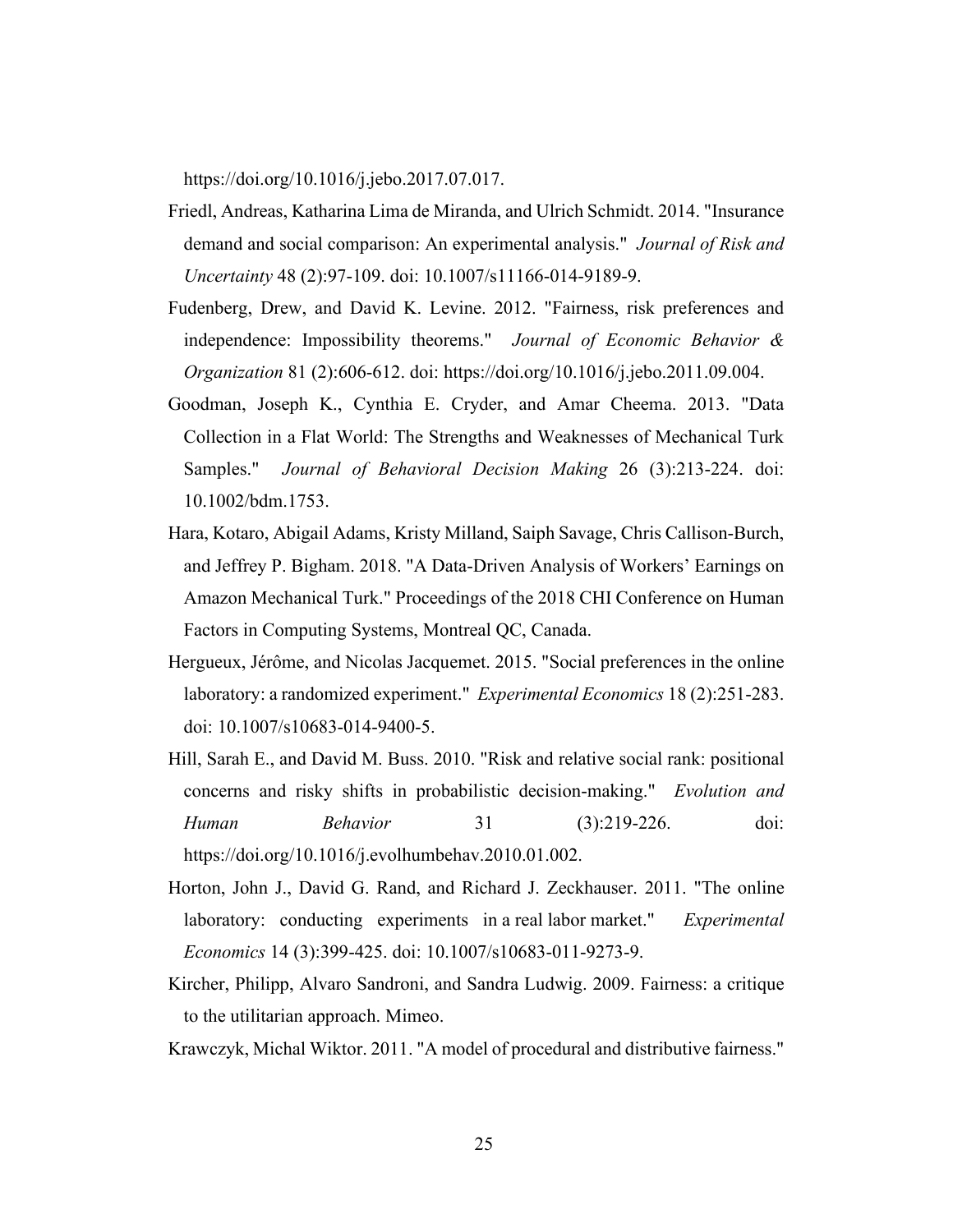*Theory and Decision* 70 (1):111-128. doi: 10.1007/s11238-009-9189-4.

- Krawczyk, Michal Wiktor, and Fabrice Le Lec. 2010. "'Give me a chance!' An experiment in social decision under risk." *Experimental Economics* 13 (4):500- 511. doi: 10.1007/s10683-010-9253-5.
- Lahno, Amrei M., and Marta Serra-Garcia. 2015. "Peer effects in risk taking: Envy or conformity?" *Journal of Risk and Uncertainty* 50 (1):73-95. doi: 10.1007/s11166-015-9209-4.
- Linde, Jona, and Joep Sonnemans. 2012. "Social comparison and risky choices." *Journal of Risk and Uncertainty* 44 (1):45-72. doi: 10.1007/s11166-011-9135-z.
- Loomes, Graham and Robert Sugden. 1982. "Regret Theory: An Alternative Theory of Rational Choice Under Uncertainty." *Economic Journal* 92 (368): 805- 824.
- López-Vargas, Kristian. 2015. "Risk attitudes and fairness: Theory and experiment." In *Essays in Behavioral and Experimental Economics* (Ph.d. Dissertation), edited by Kristian López-Vargas, 1-37. University of Maryland.
- Offerman, Theo. 2002. "Hurting hurts more than helping helps." *European Economic Review* 46 (8):1423-1437. doi: https://doi.org/10.1016/S0014- 2921(01)00176-3.
- Paolacci, Gabriele, Jesse Chandler, and Panagiotis G Ipeirotis. 2010. "Running experiments on amazon mechanical turk." *Judgment and Decision making* 5 (5):411-419.
- Rabin, Matthew. 1993. "Incorporating Fairness into Game Theory and Economics." *American Economic Review* 83 (5):1281-1302.
- Riedl, Arno, and Frans Van Winden. 2012. "Input versus output taxation in an experimental international economy." *European Economic Review* 56 (2):216- 232.
- Rohde, Ingrid M. T., and Kirsten I. M. Rohde. 2011. "Risk attitudes in a social context." *Journal of Risk and Uncertainty* 43 (3):205-225. doi: 10.1007/s11166-